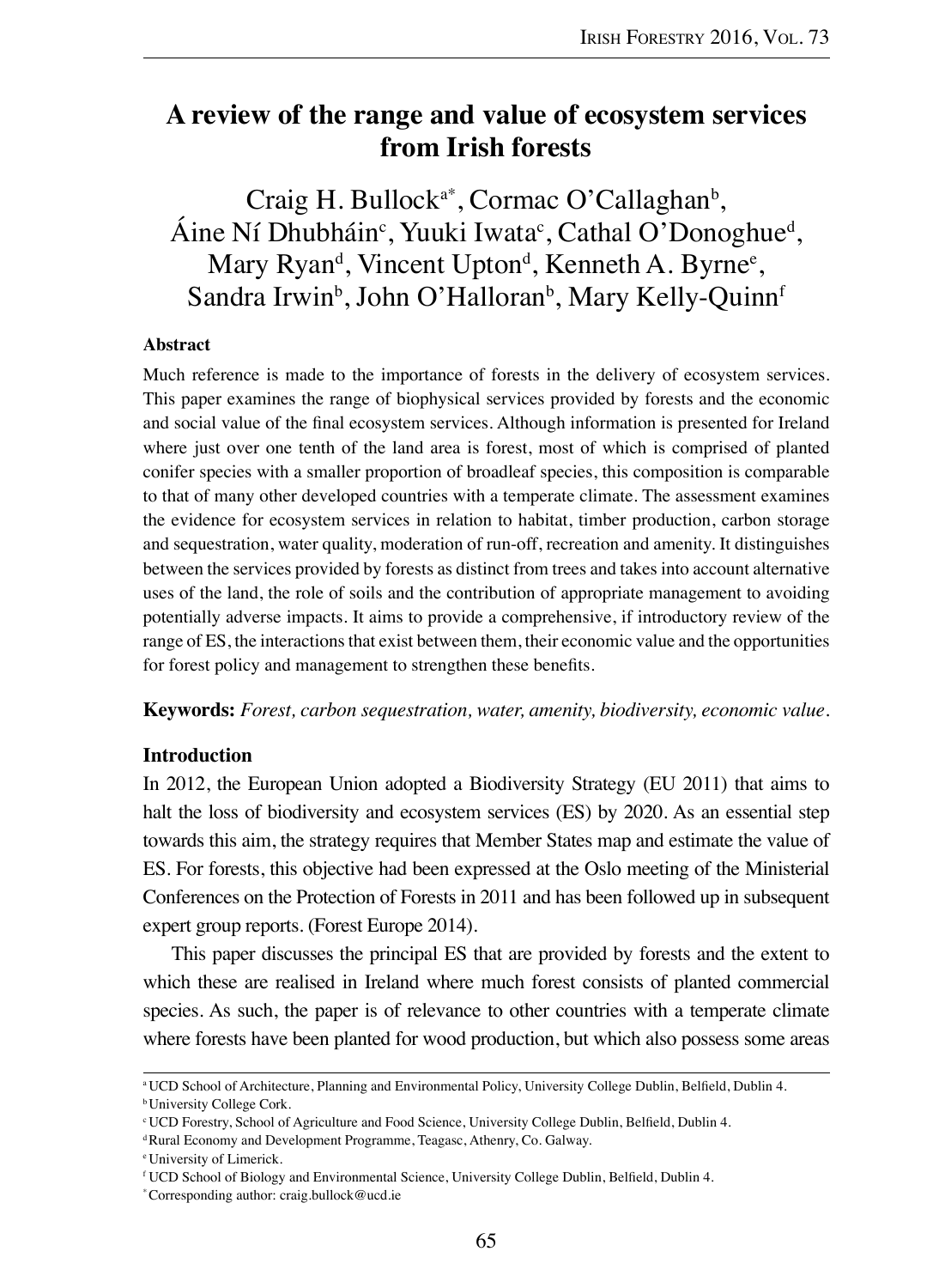of native species forest. The paper includes also economic estimates of the ES value and explores the influence of forest management and composition on the flow of these services.

# **Ecosystem services**

The Millennium Ecosystem Assessment (MEA 2005) defines ES as the benefits that people obtain from natural ecosystems. Forests contribute a range of important ES including habitat for biodiversity, timber and forest products, climate change mitigation, erosion protection, catchment protection, and amenity and recreation. The relative value that people place, directly or indirectly, on these ES has varied over time. In Ireland, previous generations would have placed a particular value on forests for fuel and materials. However, the supply of all ES was compromised by extensive deforestation from the fifteenth century to the beginning of the twentieth century by which time forest accounted for just 1% of land area. That area has now risen to 10.5% due to the planting of mostly non-native conifers for which Ireland has a very suitable climate. These trees have mainly been planted for timber and 83.7% of the planted area is now available for this purpose according to the National Forest Inventory (Forest Service 2012). Conifer plantation accounts for 472,752 ha with the remainder comprising largely mixed and non-native broadleaf species, including commercial broadleaf plantings. Around 164,000 ha are comprised mostly of broadleaf tree species (DAFM 2014) of which just 100,000 ha are regarded as being native species woodland with 20,000 ha being defined as ancient woodland, i.e. woodland dating from before the 1600s (Perrin and Daly 2010). Figure 1 illustrates the distribution of forests in Ireland and Table 1 lists some of the key characteristics of these forests.

While Ireland still has a low proportion of its land area covered by forest compared to other European states, the characteristics of its forests, and the associated ES, do resemble those of other countries that have sought to increase their forest area through commercial afforestation. Globally, the area of plantation forest continues to increase and surpassed 264 million ha in 2010. By comparison, 13 million ha of natural forest is being lost each year, representing a net loss of 5.2 million ha of forest (FAO 2010).

Although planted forests provide their own set of ES, these services do replace those associated with previous land uses. In common with some other countries, most afforestation in Ireland has occurred on lands of marginal agricultural value (Upton et al. 2014; Smith et al. 2006) with the support of afforestation grants and premiums. These areas have included low-intensity upland farmland and, until recently, peatlands (Renou-Wilson and Byrne 2015), both of which can have a high ES or biodiversity value. Irish Forest Service grants are now restricted to cultivable land and support for planting on unimproved land is restricted to no more than  $20\%$  of the total area<sup>1</sup>. This paper addresses the net impact of forestry where grown on lands of both high and low ES value.

<sup>&</sup>lt;sup>1</sup> The Forest Schemes Manual (Appendix 14 –Land Types for Afforestation) excludes designated and infertile raised or blanket bog and unmodified raised bog.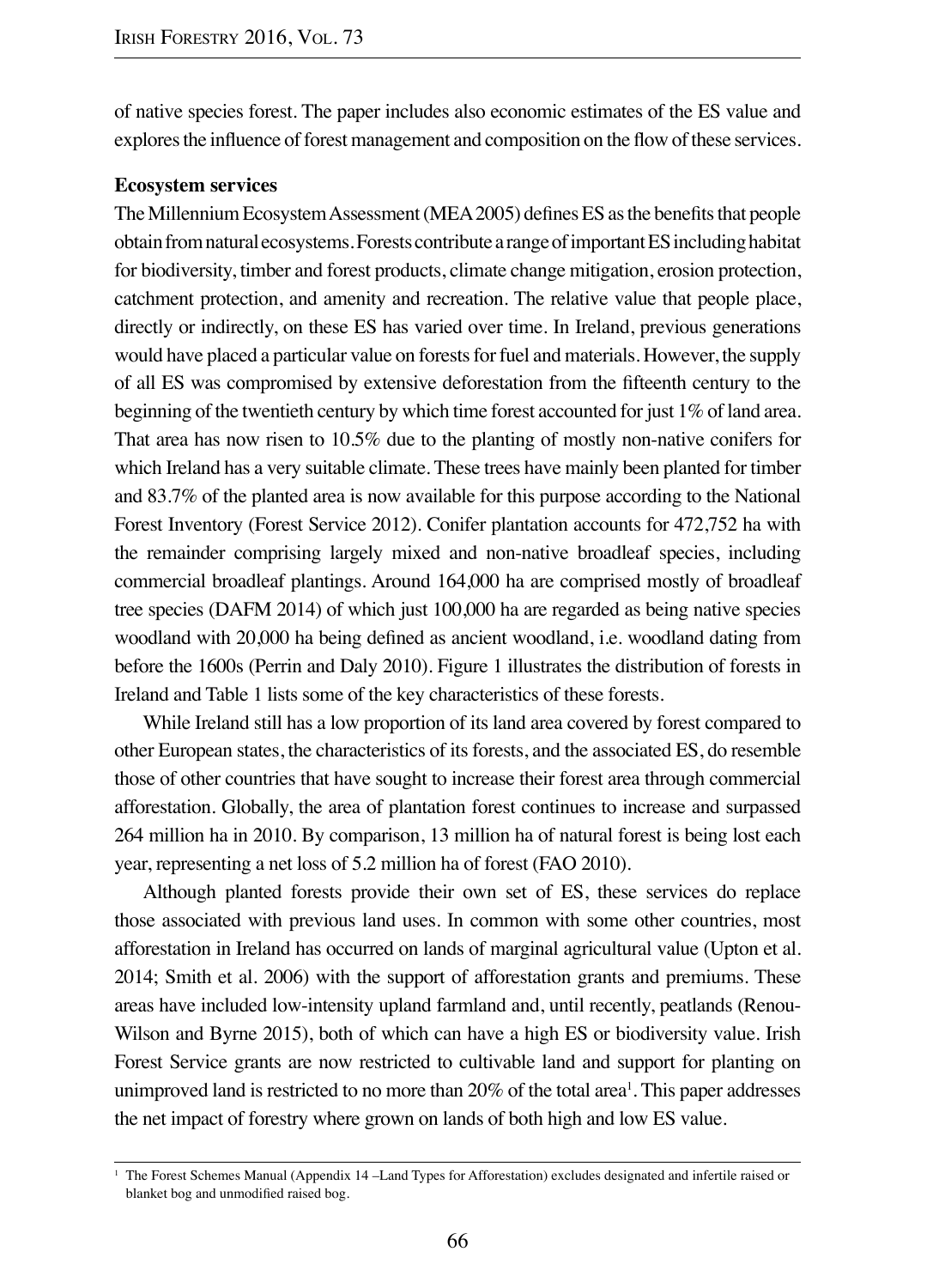# **Methodology**

The paper undertakes a comprehensive review of the evidence for ES benefits in Ireland's forests. It draws on research published in the fields of forestry science, land use change, soil science, ecology and hydrology to demonstrate the extent of ES flows under different conditions or in different locations. The review distinguishes the ES provided by different types of trees, individual or small numbers of trees, and trees growing in forests. It also considers the implications of forest planting regulations and management. Where possible it applies an economic value to ES benefits which may be captured by market processes or represented by non-market values. In the latter case, various methods are available to demonstrate these values, including cost-based methods, revealed or stated preference, and value transfer.

- a) Ecosystem service provision.
- b) Classifications.
- c) The MEA (2005) identified four types of ES, namely:
	- i) provisioning services, i.e. the products obtained from ecosystems;
	- ii) regulating services, i.e. benefits obtained from the maintenance and regulation of ecosystem processes;
	- iii) cultural services, i.e. the non-material benefits people obtain from ecosystems through spiritual enrichment, cognitive development, reflection, recreation, and aesthetic experiences; and
	- iv) supporting services, i.e. those that are necessary for the production of all other ES.

Although the MEA was an important step in the overview of global ES, classification systems are not definitive and continue to evolve as our understanding of ES increases (Fisher et al. 2009). The Common International Classification of Ecosystem Services (CICES 2013) was prepared on behalf of the European Environment Agency to assist with biodiversity accounting and is now the principal classification used by researchers and policy makers. CICES acknowledges the contribution of ecological structures and processes in supporting final ES, but places the focus on the relationship between provisioning, regulating and cultural ES as final services that supply goods and benefits for human well-being. In this way, the risk of double-counting of benefits is minimised. The flow of these services from the biophysical environment to the human environment is represented by the Cascade Model (Haines-Young and Potschin 2010, Potschin and Haines-Young 2011) in Figure 1.

Various studies have demonstrated the public good value of Ireland's forests, including Ní Dhubháin et al. (1994), Clinch (1999), Scarpa et al. (2000), Fitzpatrick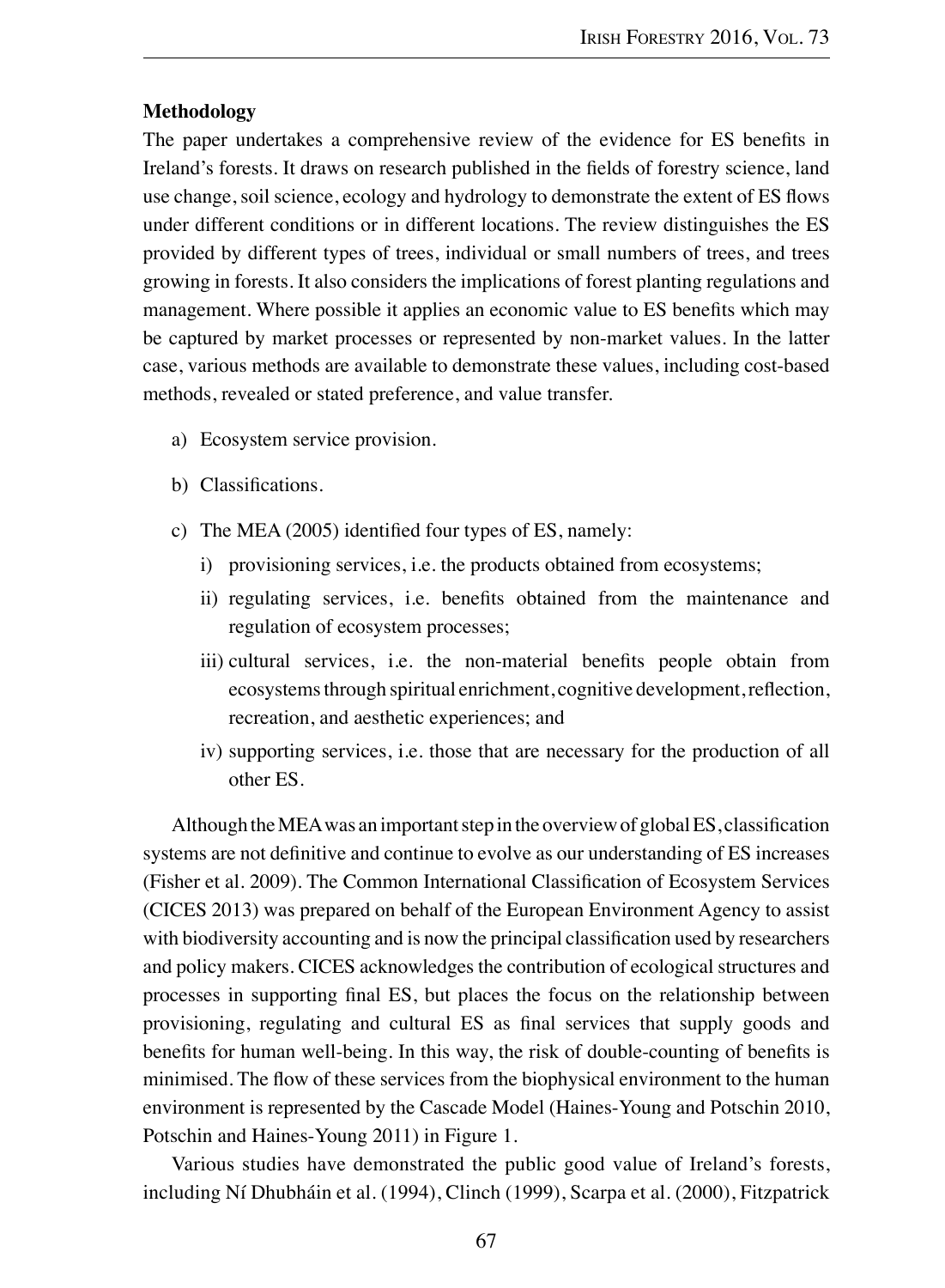

**Figure 1:** *Forest distribution in Ireland.*

**Table 1:** *Some principal characteristics of Irish forests.*

| Ownership                                           |             | Area (ha) |
|-----------------------------------------------------|-------------|-----------|
| Public forests                                      |             | 389,356   |
| Private forests:                                    | grant aided | 248,554   |
|                                                     | other       | 93,742    |
| <b>Species composition</b>                          |             | Area (ha) |
| Conifer                                             |             | 436,980   |
| <b>Broadleaf</b>                                    |             | 111,340   |
| Mixed species                                       |             | 88,810    |
| Other, e.g. temporarily unstocked, open areas, etc. |             | 94,522    |
| Total                                               |             | 731,652   |

Associates (2005), Howley et al. (2011) and Upton et al. (2012). Irish forest policy acknowledges the diverse services that forests provide. Its strategic goal is to develop an internationally competitive and sustainable forest sector that provides a full range of economic, environmental and social benefits to society and which accords with the Forest Europe definition of sustainable forest management (DAFM 2014).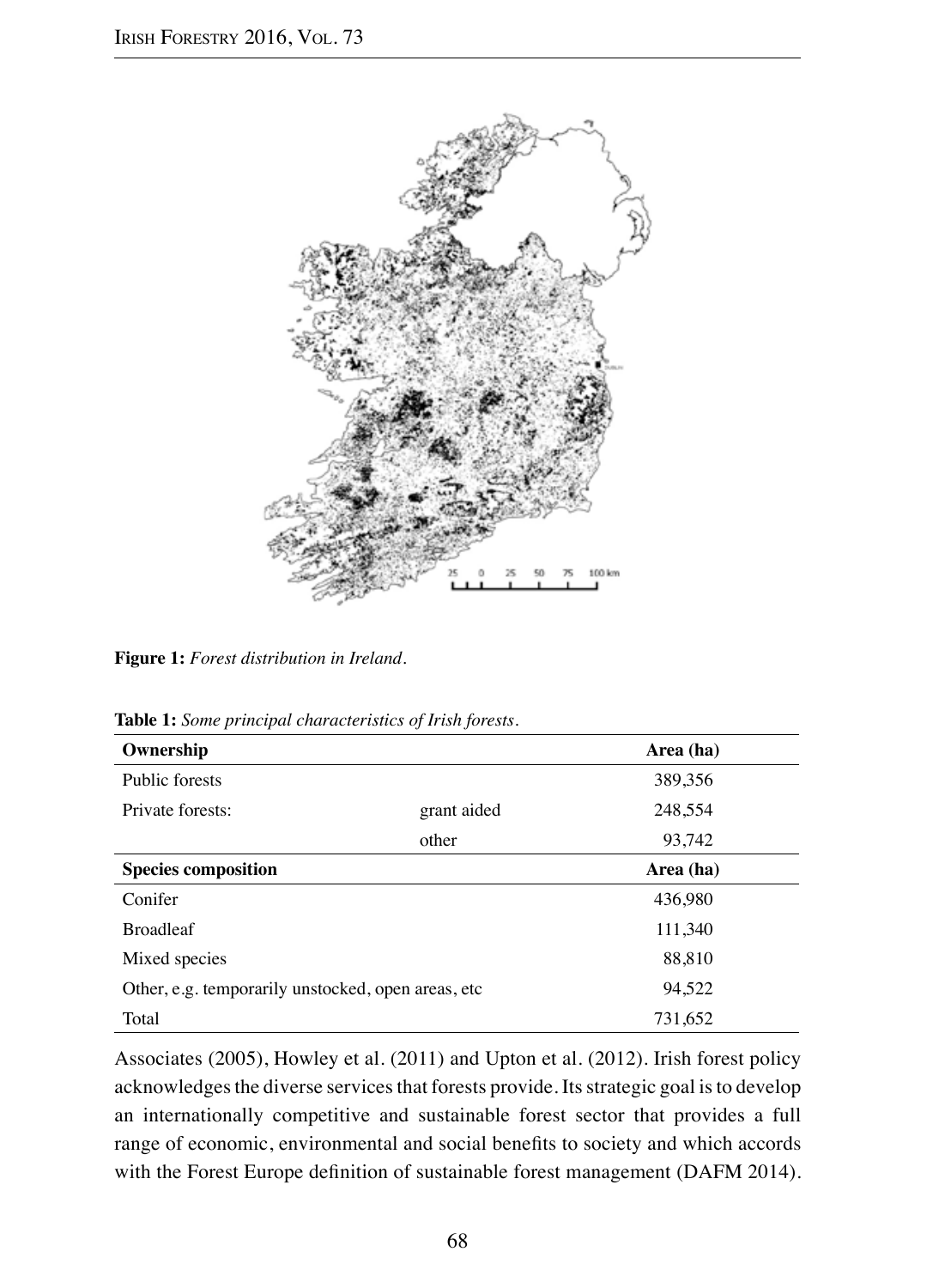

**Figure 2:** *The cascade model of ecosystem services (after Haines-Young and Potschin 2011).*

Criteria and funding mechanisms have therefore been set to achieve appropriate afforestation and management. Receipt of funding is conditional on the inclusion of a minimum 10% area of broadleaf species and a biodiversity enhancement area<sup>2</sup>. However, an ecosystem approach that seeks to maximise these benefits has not been explicitly adopted to date.

# *Provisioning services*

Provisioning services relate to many of the most familiar and tangible benefits that forests provide, namely wood and non-wood products. The management of forests to supply these products can be complimentary to the supply of other ES, but the net benefits will depend on where and what trees are planted, including the intensity of production, use of chemical inputs and mix of tree species.

The overall value of the forestry sector to the Irish economy is estimated at  $\epsilon$ 2.3 billion of which the net contribution to gross domestic product from growing and harvesting is put at  $\epsilon$ 137 million (DAFM 2014). As an ES, timber production is best understood in terms of harvest volumes. Annual roundwood production from Irish forests has ranged between  $2.8-3.0$  million  $m<sup>3</sup>$  in recent years (O'Driscoll 2014). The price of wood products covers labour and capital inputs added during the harvesting and processing stages. Therefore to avoid double counting, the value of the core provisioning service is best represented by that of the standing crop less the cost of the capital, and labour inputs needed during ground preparation, planting and subsequent management<sup>2</sup>.

<sup>2</sup> According to the Irish afforestation scheme.

<sup>&</sup>lt;sup>3</sup> The cost of these inputs is largely offset by establishment grants of  $\epsilon$ 2,000 to  $\epsilon$ 5,000 ha<sup>-1</sup>.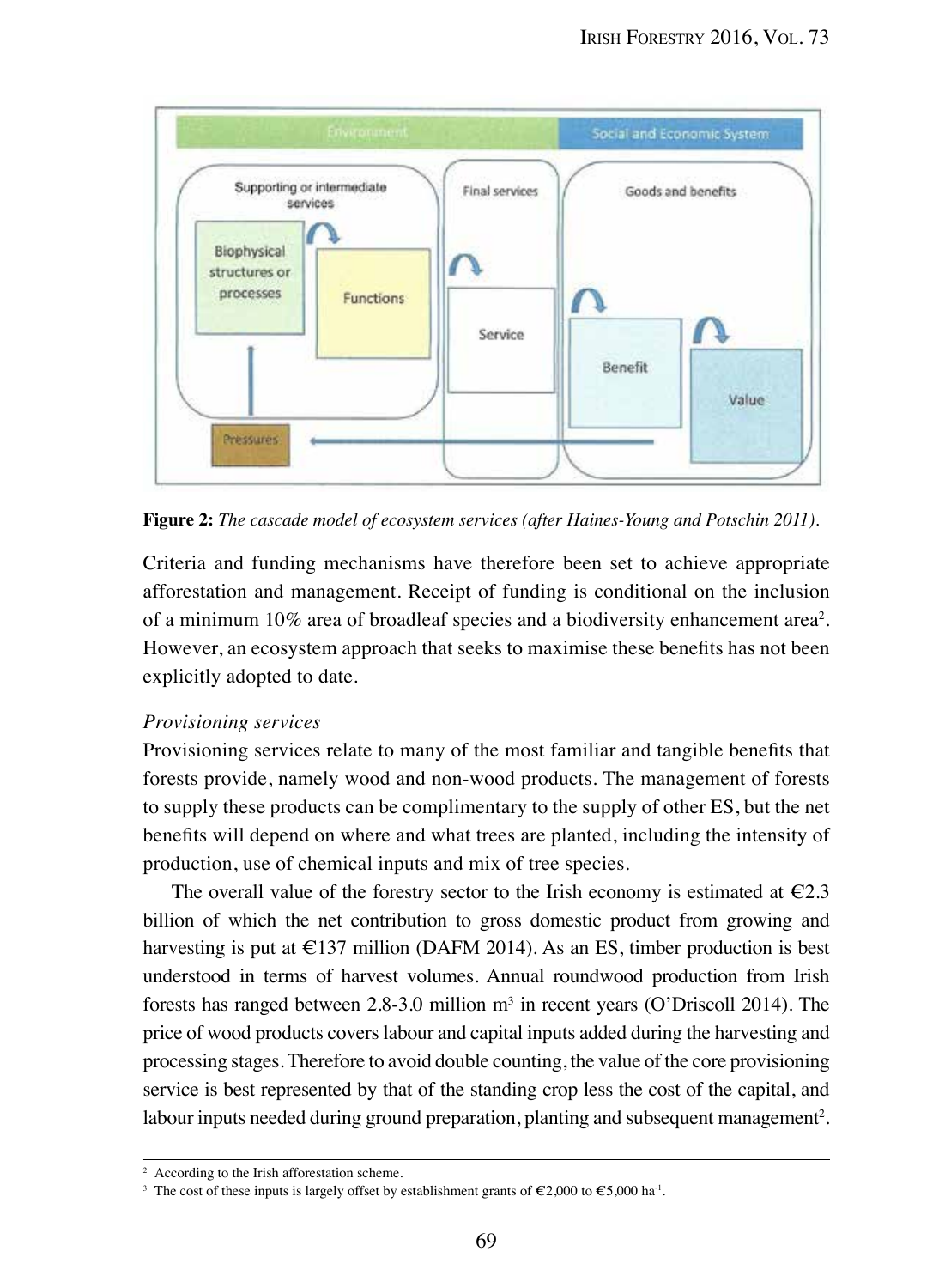In Ireland, this production mainly enters the domestic sawmilling sector which relies largely on softwoods to produce construction and lower grade timber products. The average standing timber price for  $2015^4$  was  $\text{\textsterling}59$  m<sup>3</sup>. By comparison, quality hardwood currently attracts prices of  $\epsilon$ 100 per m<sup>3</sup> or more for use in the craft sector, furniture and interior decoration. The very limited supply of Irish hardwoods means that this value is usually realised by imported hardwoods<sup>5</sup>. However, the increasing area of broadleaf will increase future supplies. The Forest Policy Review also identifies the potential to make greater use of small diameter hardwoods.

Fuelwood or biomass is another outlet for harvested products that has grown substantially in recent years. Due to the interest in renewable energy and the periodically high price of oil, demand for biomass for heat and energy is now estimated at  $800,000$  m<sup>3</sup> per annum. Wood-based biomass is equal to  $34\%$  of domestic production with the market estimated to be worth €33 million per year (Knaggs and O'Driscoll 2013). These market returns have provided an incentive for renewed management of many private woodlands, specifically thinning (Bullock and Hawe 2013).

As well as wood products, forests supply supplementary products such as berries, nuts, edible fungi, foliage and game (Harrington and Cullen 2008, Bastrup-Birk et al. 2011, Collier et al. 2004). While these outputs can be an important provisioning service benefit, they are relatively minor in Ireland (although the value of foliage production has been estimated at  $\epsilon$ 2.5 million (Ní Dhubháin et al. 2012)). Deer are shot for management purposes and sport providing income through hunting leases and client fees, but there are no estimates of the amount of game that enters the food chain. The expansion of commercial forest has led to an explosion in the population of deer and around 25,000 deer were culled in Irish forests in 2009 (Purser et al. 2009), suggesting a possible value of  $\epsilon 1.2-\epsilon 2.3$  million per year<sup>6</sup>. Culling is extremely difficult in young plantations and has been inadequate to prevent continued tree damage. In entirely natural circumstances, deer would themselves provide regulating ES, and their numbers would be kept in check by predators. Without fencing and active management of the growing deer population, browsing could significantly reduce the regeneration and value of forests, including other ES values. For conifer forests, financial losses have been estimated as being as much as  $22\%$ , i.e. up to  $\epsilon 3,800$  ha<sup>-1</sup> and potentially more for broadleaf (Purser et al. 2009).

<sup>4</sup> Taken from Teagasc website (https://www.teagasc.ie/crops/forestry/advice/markets/timber-sales-and-prices-index/).

<sup>&</sup>lt;sup>5</sup> Timber prices are available from the state forest company, Coillte, and the Forestry Yearbook, but hardwood supplies are currently sporadic and prices were obtained through consultation with three milling companies.

 $6$  At average market values assuming 50 kg carcass and 60% allowance for waste.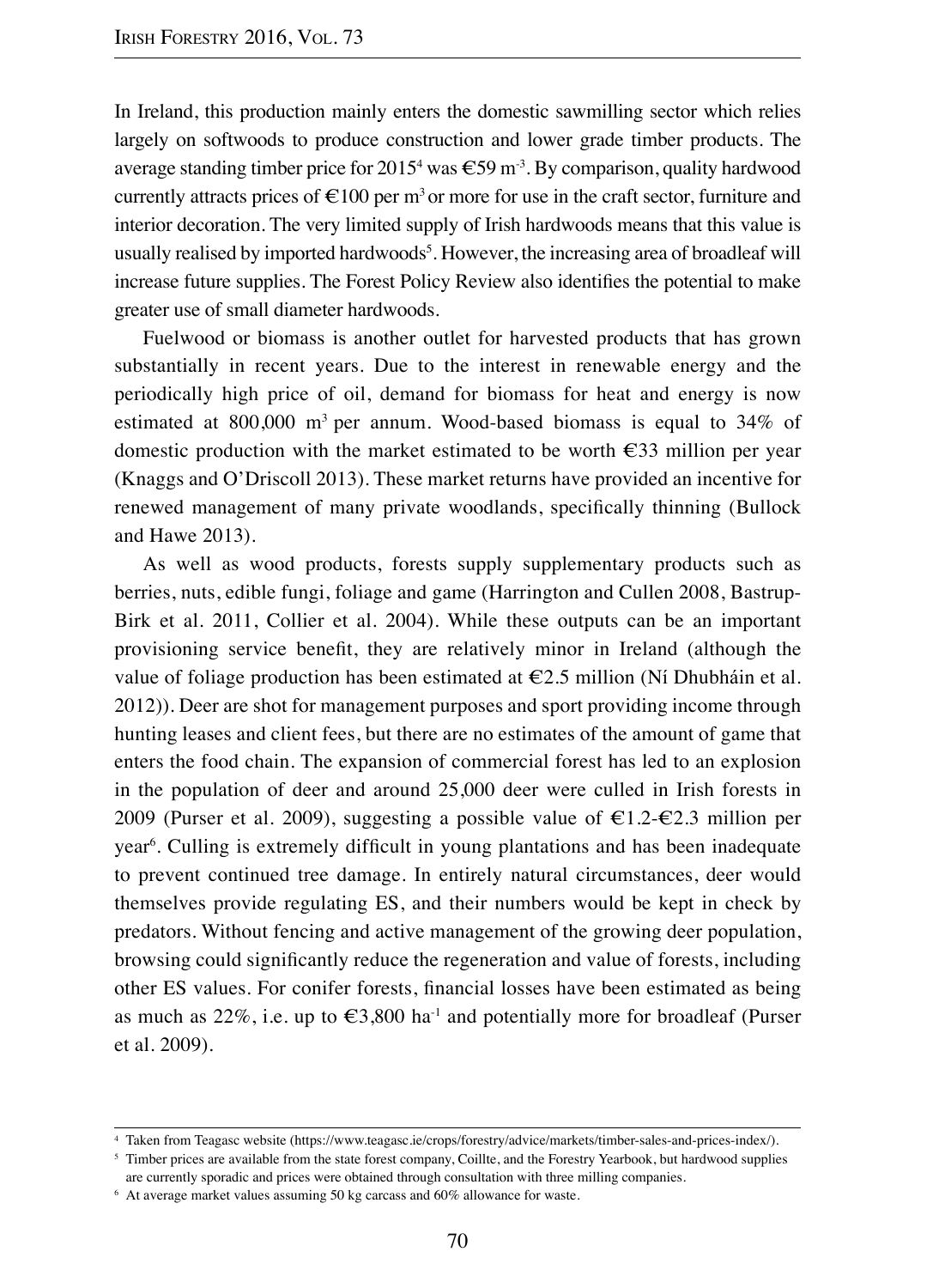# *Regulating and maintenance services*

# Nature of regulating services

Forests provide a range of regulating and maintenance services, although these vary depending on the forest environment, for example, plantation, species, native, age, area, etc. Regulating services are amongst the most challenging ES to quantify. Many regulating services relate to ecosystem processes that influence the manner and rate at which trees grow. This means that there is a particular need to avoid double-counting in that many of these services are intermediate, contributing also to provisioning and cultural services. For example, ES involved in soil formation and the decomposition and recycling of organic matter are critical to supplying the nutrients needed for tree growth. The value of these services is captured by the standing value of trees grown for commercial harvest but is also reflected in a range of ES benefits provided by forests in general. Among the most valuable regulating services that are not captured by the commercial value of the trees are carbon sequestration and storage, the contribution to water quality and the moderation of run-off (Howley et al. 2014). Trees also provide a regulating service by moderating temperature (Bolund and Hunhammer 1999) and noise levels (Leonard and Parr 1970), by intercepting airborne particulates or by reducing sulphur dioxide and ozone (Powe and Willis 2002). The value of these ES is highest in cities where individual trees and community woodlands can provide ES benefits to a large population along with significant amenity or recreational benefits (Gomez-Baggethun and Barton 2012). However, most forests, including those in Ireland, are grown in rural areas with relatively low populations, noise and pollution.

# Carbon sequestration and storage

The sequestration and storage of carbon by forests are fundamental to climate regulation. Key factors are the rate of growth and the maturity of the trees. In Ireland, the majority of commercial plantings are in their growth phase such that active sequestration is a particular feature of the Irish forest estate relative to other countries with more mature forest. Carbon sequestration by forests is largely determined by gross primary productivity and, as such, is strongly influenced by growth rates, species and management (Chen et al. 2014). In Ireland, most sequestration is due to commercially grown conifers which represent the largest proportion of the total forest estate. The very small area of native species forest consists almost entirely of mature broad-leaf species for which carbon storage is the more relevant factor (Bullock et al. 2014).

In principle, it is the forest soils, or more specifically the biomass of organisms and organic debris, that are the more important carbon pool as these account for 85% of the forest carbon store (Forest Service 2013)7 . Much of this store will have accumulated

<sup>7</sup> On average, woody biomass amounts to 12.7% of the carbon store, of which 10.4% is above ground and 2.3% below ground. The remaining carbon is found in the leaf litter (1.6%) and deadwood (0.6%) (Forest Service 2013).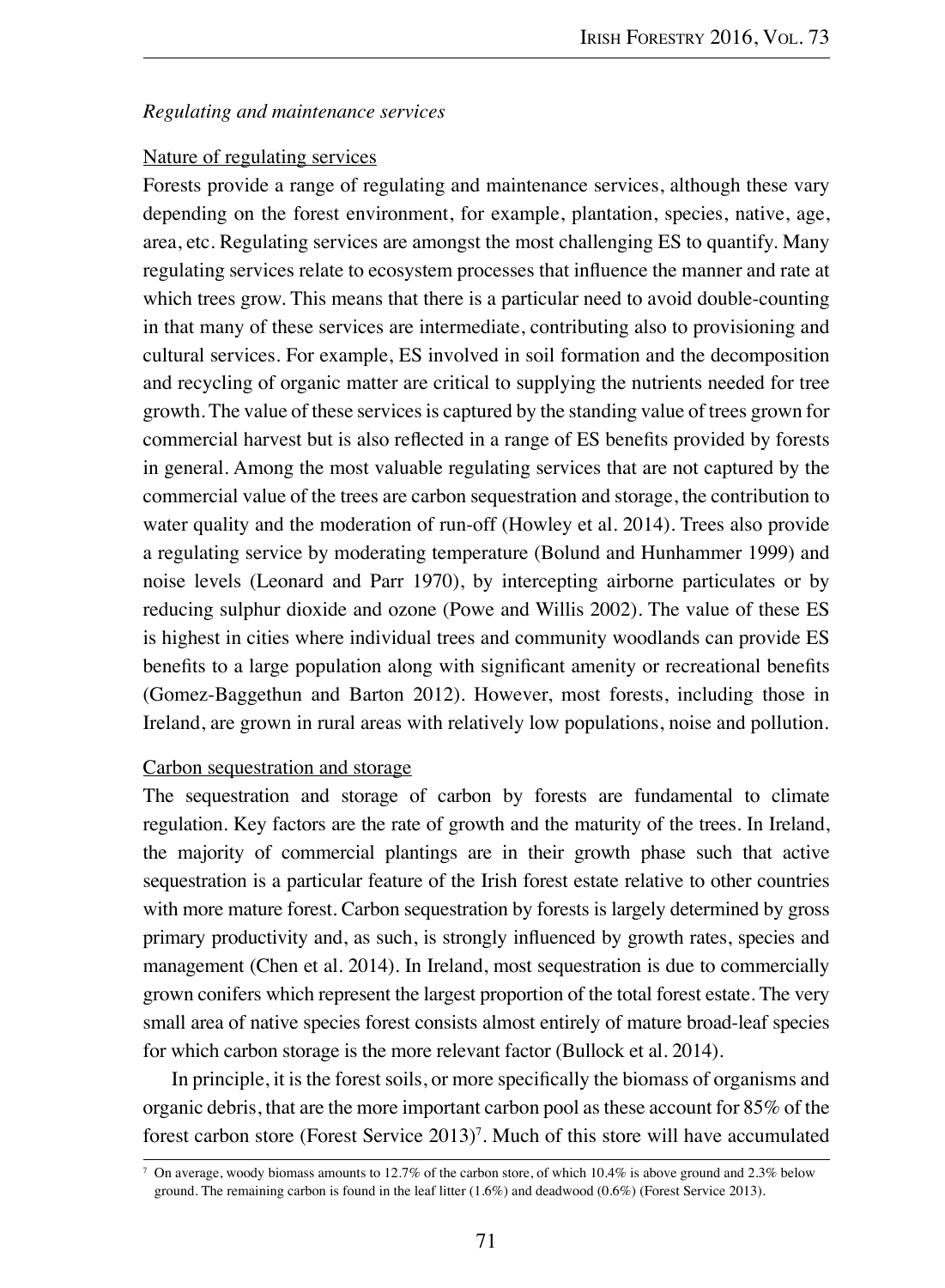over a long period of time or under previous land cover. Once forested, more carbon is accumulated in the soil than for permanent grassland or, especially, for arable use which tends to result in net losses of carbon (Gobin et al. 2011).

The initial preparation of land for tree planting can result in the oxidation of soil organic matter and carbon losses. However, it is now a requirement that forests are replanted so that disturbance of the soil is minimised along with carbon losses especially when existing seed sources are used. Initial losses are highest for peat based soils on which many older forests were planted and which account for 46% of the forest estate in Ireland. Although much carbon would have already been released from these locations when originally drained or cut for domestic and industrial fuel, others would have been under rough grazing and have retained a significant store of carbon. The net carbon balance (i.e. between carbon uptake and loss) is likely to be highly variable across a range of temporal and spatial scales as a result of factors such as soil type, species, age and management. Research by Hargreaves et al. (2003) in Scotland found that forests on peat soils become net carbon sinks 4-8 years after planting. On the other hand, samples taken from streams and lakes in the west of Ireland indicate substantial losses of both particulate and dissolved organic carbon (DOC) from forested peatlands amounting to 0.10 t C ha<sup>-1</sup> yr<sup>-1</sup> and 0.62 t C ha<sup>-1</sup> yr<sup>-1</sup> year (Ryder et al. 2014), adding to the risk of acidification and loss to the atmosphere. Feely et al. (2014) and Kelly-Quinn et al. (2016) have also reported that DOC in streams draining peaty soils in Ireland is significantly higher than those in non-forested moorland. Excluding this factor, Irish forests are estimated to be a carbon store of 57 million tonnes (DAFM 2012) and to be net carbon sinks responsible for sequestering 4-8 t C ha<sup>-1</sup> yr<sup>-1</sup> (Black and Farrell 2006).

Sequestration by planted forests effectively buys time for society to begin to agree to reductions in greenhouse gas emissions (GHG). This ES benefit is realised at a global level, but carbon sequestration has been a factor in allowing Ireland to be compliant with emissions targets for the first Kyoto commitment period (2008-2012) and can help to offset future emissions in line with EU policy (NESC 2012). The young age of much of Ireland's forest is relevant in this regard as only sequestration by forests planted after the 1990 baseline counts towards the national target (Black and Farrell 2006, McGettigan 2009, Byrne 2010). The post 1990 portion of the estate accounts for over 40% of the 731,650 ha forest estate (Forest Service 2013). As of 2014, carbon sequestration by these trees (less deforestation) amounted to 3.5 M t  $CO<sub>2</sub>$  eq yr<sup>1</sup>. Trees planted prior to 1990 do not contribute to Ireland's international mitigation obligations, but nevertheless provide for net sequestration. Sequestration at 45 years is estimated at just over 75% of that for trees of 15 years (after Tobin et al. (2006) allowing for the lower density of older stands).

The use to which felled timber is put is relevant to estimating the carbon balance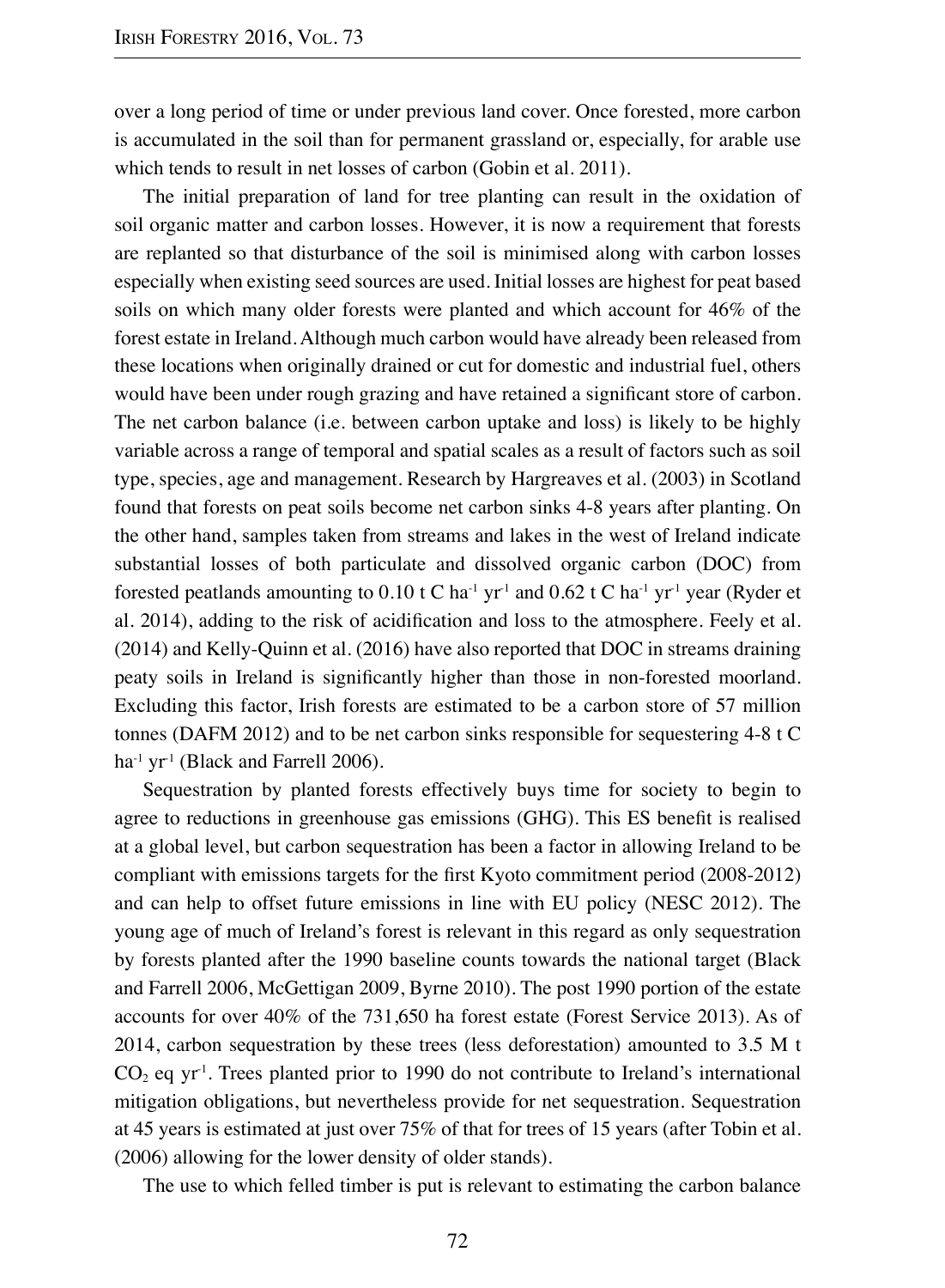too. Harvested wood products are an important carbon pool (Donlan et al. 2012). Close to 40% of the total volume of felled timber goes to construction-related uses where its longevity is extended and the carbon consequently locked up for decades. However, the aforementioned increase in demand for wood for bioenergy now accounts for between one third and half of the annual harvest of wood products (Knaggs and O'Driscoll 2013, Phillips 2011, UNECE/FAO 2013). Nevertheless, this use helps to offset emissions from fossil fuel use. If this latter proportion is excluded, net sequestration by post 1990 plantings is estimated at 3.1 M t CO<sub>2</sub> eq yr<sup>1</sup> for 2014 once net harvesting and management is taken into account<sup>8</sup>. Total sequestration by the forest estate is estimated<sup>10</sup> to be 6.9 M t CO<sub>2</sub> eq yr<sup>1</sup>.

There are three main ways of quantifying carbon sequestration in economic terms, namely:

- the social value of future climate change;
- the traded price of carbon;
- the marginal abatement cost of energy conservation or of switching to alternative fuels.

In principle, estimates of the social value of sequestration would be most relevant as these reflect reductions in the future cost of climate change (Pearce 2003). However, estimates of these costs are subject to tremendous uncertainty (Bellard et al. 2012, Millar et al. 2007, Walther 2010, Tol 2005). Alternatively, the traded price of carbon on the European Emissions Trading Scheme (ETS) can be used as a proxy for social value<sup>9</sup>. This approach is recommended by Public Spending Code guidance<sup>11</sup>. However, prices are subject to exogenous factors such as current economic growth and trading permit criteria. Policy decisions markedly influence supply/demand factors, and these current factors undermine the usefulness of ETS prices for valuing long-term carbon sequestration (Guitart and Rodriguez 2010). In 2014, for instance, the carbon price on the ETS averaged  $\epsilon$ 7 per tonne. While this price had been expected to rise as the international economy recovered, this has not happened due a combination of sluggish growth and political disagreement.

An alternative approach to quantifying the economic benefits of carbon sequestration is to take the marginal abatement cost of energy conservation or switching. For the UK, McKinsey (2007) has estimated this cost as a much higher figure than the ETS price at up to  $\epsilon \neq 90$  t CO<sub>2</sub>, falling to  $\epsilon \neq 40$  t CO<sub>2</sub> as more abatement options become available. The approach is still subject to uncertainty with regard to

<sup>8</sup> Forest Service submission: Information on LULUCF actions to limit or reduce emissions and maintain or increase removals from activities defined under Decision 529/2013/EU.

<sup>9</sup> These figures refer to the trees only and do not include net carbon storage in the soils.

<sup>&</sup>lt;sup>10</sup> Other greenhouse gases can be converted to an equivalent price using IPCC conversion factors for Global Warming Potential.

<sup>11</sup> Available at http://publicspendingcode.per.gov.ie/wp-content/uploads/2015/09/E5.pdf (accessed October 2016).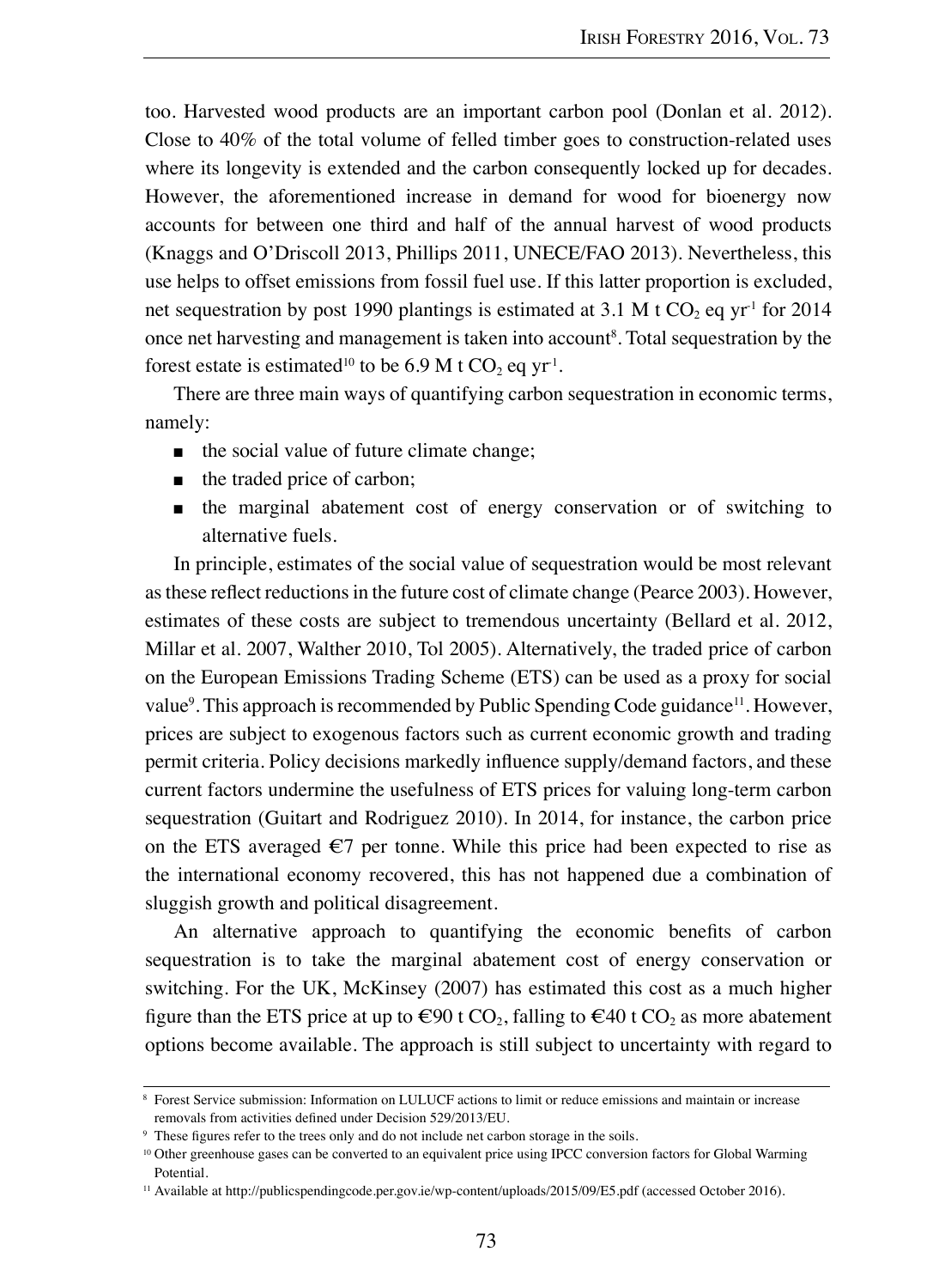the availability or type of abatement, but does provide a reasonable representation of the current cost of mitigation. On the basis of an abatement curve supplied for Ireland by Motherway and Walker (2009), an average value post-2014 of  $\epsilon$ 39 t CO<sub>2</sub> has been adopted post-2014 by Ireland's Department of Finance. Given the estimates above for total sequestration, this would imply that Irish forests are sequestering over  $\epsilon$ 260 million worth of carbon per year, although the actual value is at any one time is influenced by prevailing international emission targets.

# Water flow regulation

Through their uptake, transport and apportioning of water, forests have an inherent ability to regulate the volume of water entering rivers, lakes and reservoirs. Although forests have been linked to reduced aquifer recharge or surface runoff (van Dijk and Keenan 2007, Farley et al. 2005), water shortage is rarely a problem in Ireland (Allen and Chapman 2001). Rather, reductions in surface runoff from forested areas provide an ES by potentially reducing the incidence or severity of downstream flooding (Bradshaw et al. 2007, Thomas and Nisbet 2007). Trees and ground cover intercept rainfall and evapotranspiration is higher than for other land uses (Zhang et al. 2001). Forest soils also act as a sponge, infiltration is greater and water is released more slowly into streams, extending and delaying peak flows (Calder et al. 2002, Laurance 2007, Nisbet and Thomas 2006) This means that forests can mitigate catchment scale flash flooding events (Robinson et al. 2003, Calder 2007, FAO 2005) of the type that often cause most material damage, although the buffering effect appears to be less for prolonged high rainfall (Birkinshaw et al. 2014). While water tables typically fall, the contribution of forests to flood mitigation is difficult to predict as it is determined by many factors, including the nature of the rainfall event, forest type and age, forest design and management, soil type, ground cover, establishment drains and subsequent natural infilling of these drains (Nisbet and Thomas 2006, Robinson et al. 2003, Crockford and Richardson 2000, Teklehaimanot and Jarvis 1991). As felling inevitably removes some of the benefits, Nisbet and Thomas believe that semi-natural forests can offer greater scope for flood mitigation, but note that broadleaf woodland involves lower water uptake.

Cost-based valuation methods can be used to indicate the potential damage cost averted due to the hydrological regulating services provided by forests. Economic losses as a result of flooding have risen sharply in recent decades largely because of land use modification within river catchments (Harrigan et al. 2014, OPW 2003). For example, the 2009 floods in Cork in south-west Ireland cost the city authorities €35 million with a total cost to homes and businesses estimated at between €80 and  $\epsilon$ 100 million<sup>12</sup>. The economic losses include transport disruption and loss of business

<sup>&</sup>lt;sup>12</sup> Owens McCarthy insurance assessors as quoted in The Irish Times (18/7/02).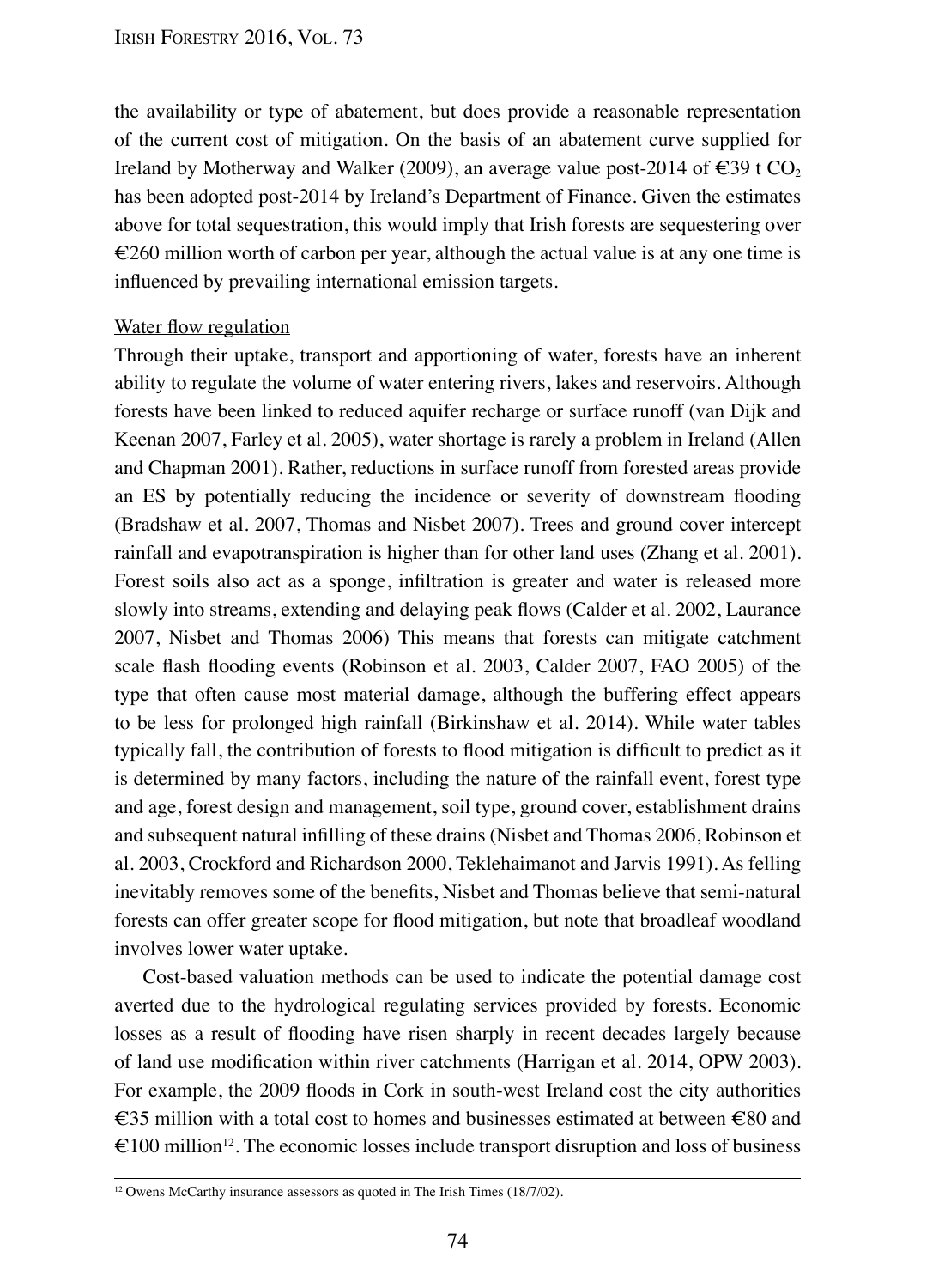(Merz et al. 2010) as well as social impacts such as temporary relocation, stress and anxiety (Otto et al. 2006, Wolf et al. 2006). However, the spatial distribution of forests in Ireland means that any mitigation of flooding is likely to impact most on agricultural land. In the UK, flood damage to grazing land has been estimated at between  $\epsilon$ 100 and  $\epsilon$ 750 ha<sup>-1</sup> per event depending on the season and intensity of the flooding (Posthumus et al. 2009). More significant avoided costs would be realised where there are settlements downstream of forests. This ES benefit could also be increased through the targeting of future forest planting.

While there is evidence to support the flood mitigation potential of forests, many plantations have been planted on peat-based or wet mineral soils of low permeability. Management practices may also exacerbate rather than alleviate flooding. The presence of drainage ditches for forestry planted on peat soils in the Coalburn catchment in Wales was found to result in an immediate 15% increase in peak flows (Birkinshaw et al. 2014). However, streamflow in the catchment fell below that associated with the original vegetation as the trees matured, by which stage reductions in peak flow in the region of 10-20% were recorded (Robinson et al. 2003). In Ireland, discharge during rainfall events from a high gradient peaty catchment with mature conifer forest was found to be significantly higher than in a comparable moorland system (Kelly-Quinn et al. 1996).

Overall, the ES value of forests in Ireland in moderating run off depends on where the trees are planted, including soil type, drainage network and the susceptibility of downstream infrastructure to flooding. The current benefits may be modest, but this does not preclude the potential benefit of targeting planting to mitigate flood risk.

# Water quality and aquatic ecology

The presence of natural riparian woodland provides a further regulating ES as it reduces bankside erosion and contributes to the removal of pollutants and contaminants from surface run-off (Calder 2007, Dudley and Stolton 2003). This reduces the pressures placed on the aquatic ecosystem which itself has a remarkable capacity to assimilate organic matter and nutrients (Lewandowski et al. 2011, Gray 2004).

Riverside trees have a direct positive impact on stream temperature which has been shown to influence multiple aspects of stream ecology (Poole and Berman 2001, Beschta et al. 1987, Larson and Larson 1996, Wilkerson et al. 2006, Webb and Crisp 2006). In their absence, acute temperature stress can impact on the development and survival of juvenile salmonids (Elliott and Elliott 1995, Armstrong et al. 2003, Rimmer et al. 1985). Conversely, too much shade can reduce the abundance and productivity of macro-invertebrates (Behmer and Hawkins 1986). Consequently, discontinuous riparian cover is ideal. Riparian woodland also supplies aquatic fauna with nutrients from woody debris and leaf fall (Lehane et al. 2002) and provides a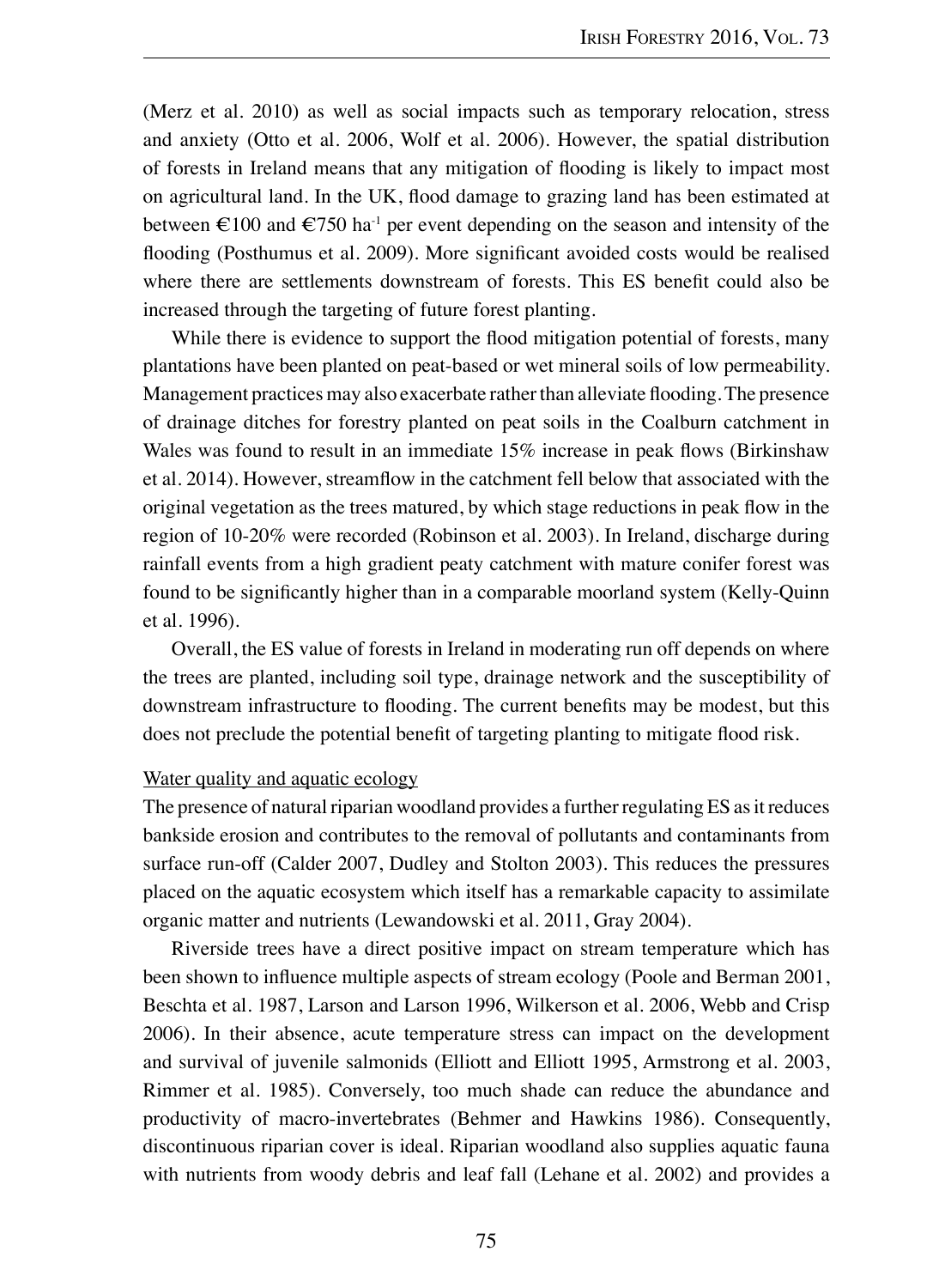variety of terrestrial invertebrates for fish (Ryan and Kelly-Quinn 2015). It is also a habitat for aquatic insects which further improve water quality by grazing algal growth (Sturt et al. 2013).

The bulk of these ES are provided by broadleaf riparian vegetation such as riverside willow or alder rather than by forests. Riparian vegetation is, for example, useful for intercepting nutrient pollution from agricultural run-off or domestic septic tanks (Howley et al. 2014, Lowrance et al. 1997). At the national level, the proportion of general forest cover in Irish catchments also tends to be associated with better water quality (Howley et al. 2014, Donohue et al. 2005). Older coniferous plantings often introduced excess riverside shade, but current regulations require that a buffer strip is provided between rivers and commercial conifer species and there is an opportunity for native riparian species to colonise this space or to be planted (see McConigley et al. 2015).

In economic terms, these ES reduce the cost of measures needed to meet Ireland's obligations under the EU Water Framework Directive (WFD). Vegetated buffer strips, including riparian woodland, can also provide a barrier against pathogens or organic pollutants that contribute to health risks such as water-borne gastroenteritis, cryptosporidium and carcinogenic trihalomethanes (Artwill et al. 2002). To achieve the WFD requirement of "good status" for all surface waters, EU Member States have had to make substantial investments in water and wastewater treatment and catchment management. Ultimately, these measures rely on public support. Value transfer studies indicate that the public is willing to pay on average  $\epsilon$ 32 and  $\epsilon$ 66 per household per year for respectively small and large improvements in water quality (Norton et al.  $2012$ <sup>13</sup>. In a primary valuation study of the River Boyne by Stithou et al. (2011), conditions supporting aquatic biodiversity were identified as important elements of economic welfare along with health and visual criteria. Angling values are also relevant given the contribution of riparian woodland to salmonids. On average, each rod-caught salmon in Ireland has been valued at  $\epsilon$ 1,000 as well as being a significant driver of the tourism economy (Indecon 2003).

# Potential adverse impacts on water quality and aquatic ecosystem services

From the opposite perspective, there are also potentially adverse effects from forestry on water quality, and particularly from plantation forestry, although these ecosystem disservices can be addressed through appropriate management. Problems can arise from eutrophication (Drinan et al. 2013, Thimonier et al. 1994, Machava et al. 2007), sedimentation (Madej 2001, Kreutzweiser and Capell 2001) and freshwater acidification (Kelly-Quinn et al. 1996, Giller and O'Halloran 2004) at various stages in the forest cycle. Of these, most eutrophication affects 38% of surface waters in

<sup>&</sup>lt;sup>13</sup> Transfer of willingness-to-pay values from overseas adjusted for the characteristics of the Irish population and rivers.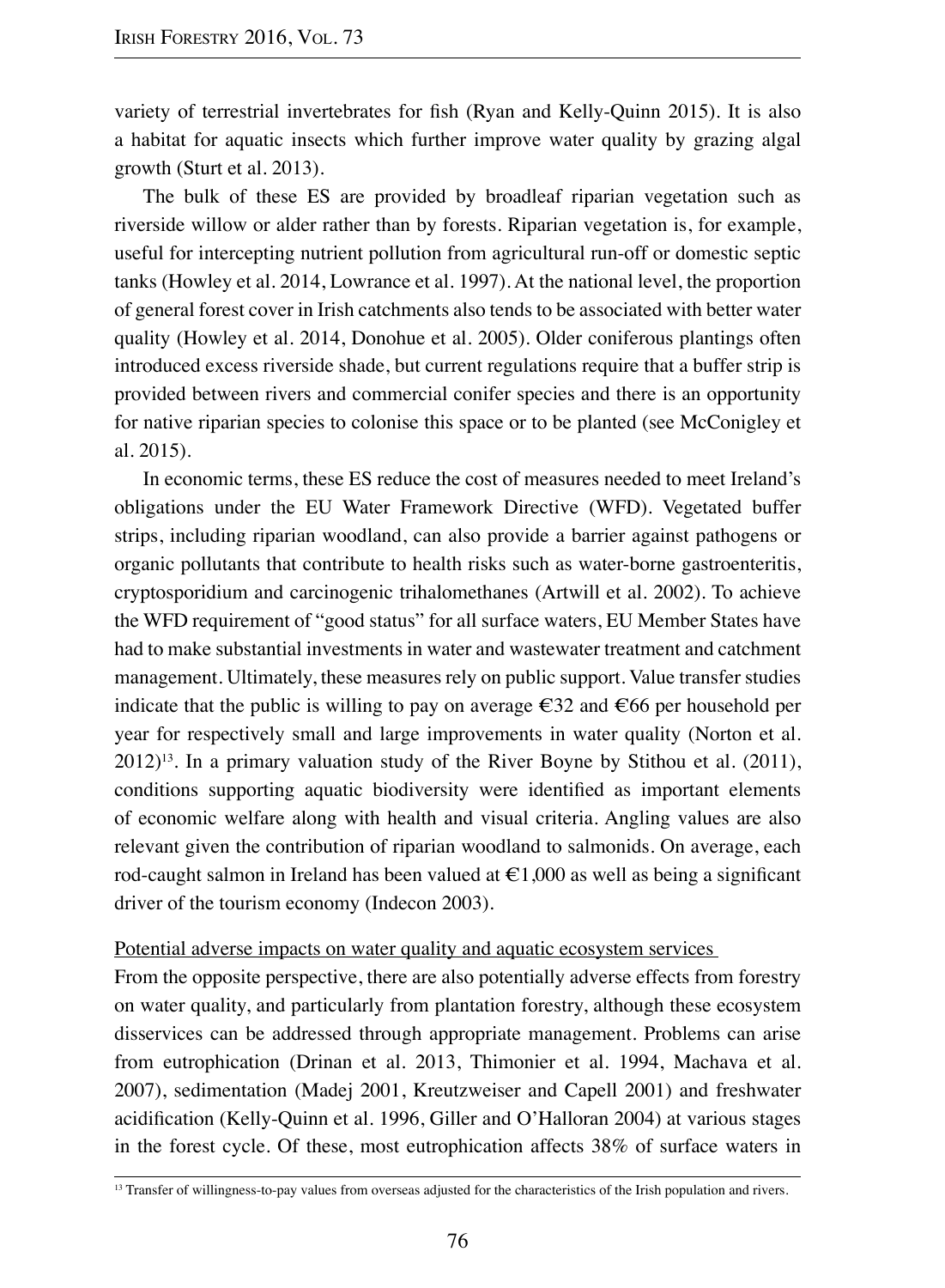Ireland but is due mainly to poor agricultural practice rather than forests (McGarrigle et al. 2010). Nitrate losses from planted forests in Ireland are low (McGarrigle et al. 2010, Silgram et al. 2008) and much phosphorus is retained by the trees or intercepted by undergrowth (Jennings et al. 2003, Reynolds and Davies 2001). An exception occurs on peat soils which can leach phosphorus readily (Finnegan et al. 2014, Kelly-Quinn et al. 2016). Forest induced eutrophication is a major threat to peatland lakes and rivers due to their inherent oligotrophic status (Ryder et al. 2014, Drinan et al. 2013, Renou-Wilson et al. 2008).

Forests have been linked to the mobilisation of sediment particularly during site preparation and harvesting (Moffat 1988, Giller and O'Halloran 2004). Excess sedimentation in water courses clouds the water and inhibits photosynthesis by macrophytes which perform an important oxygenating service (Gallagher et al. 2001, Wood and Armitage 1997, Madsen et al. 2001). Sediment from various sources can smother gravel beds and impact adversely on the habitat for invertebrates and salmonids (Wood and Armitage 1997, Johnson et al. 2000). A particular concern is the freshwater pearl mussel (*Margaritifera margaritifera* L.) whose population has fallen dramatically (Geist 2005, Geist 2010). Excess sediment is detrimental to the early post settlement stage as it clogs the animal's gills (Moorkens 2010).

Mature plantations in-situ have lower rates of sediment loss than those recorded from agriculturally dominated catchments (Reubens et al. 2007, Montgomery 2007). However, forest roads and harvesting can release large volumes of sediment (Quinn and Stroud 2002, Grace 2005, Perry et al. 1999). Harvesting and replanting protocols, including use of buffer zones and sediment traps, can intercept run-off and sediment (Silgram et al. 2008, Bastrup-Birk and Gundersen 1999, Rodgers et al. 2012). This advice is now included in Irish Forest Service guidelines, reducing the potential impact on fish and other freshwater biodiversity.

Of the third environmental effect, acidification occurs when trees scavenge nitrogen and sulphur compounds from the atmosphere and release these into water bodies following rainfall (Fowler et al. 1989, Ormerod et al. 1991, Jenkins et al. 1990). Acidification can also arise from release of organic acids from peaty soils, now a key driver of acidification in Irish conifer forests (Feeley et al. 2014). It can impact on plants and invertebrates (Mulholland et al. 1986, Vinebrooke and Graham 1997, Guerold et al. 2000, Dangles et al. 2004) and impair the development of salmon eggs and smolts (Gensemer and Playle 1999, McCormick et al. 2009, Harrison et al. 2014). Whereas high densities of aquatic invertebrates have been associated with deciduous woodland whose leaf litter is rapidly broken down (Richardson et al. 2004), dense conifer plantations do present a risk due to the permanence of needles. In Ireland, the prevalence of Atlantic weather systems and predominance of limestone bedrock does reduce the risk from acidification (Kaste and Skjelkvåle 2002) compared with some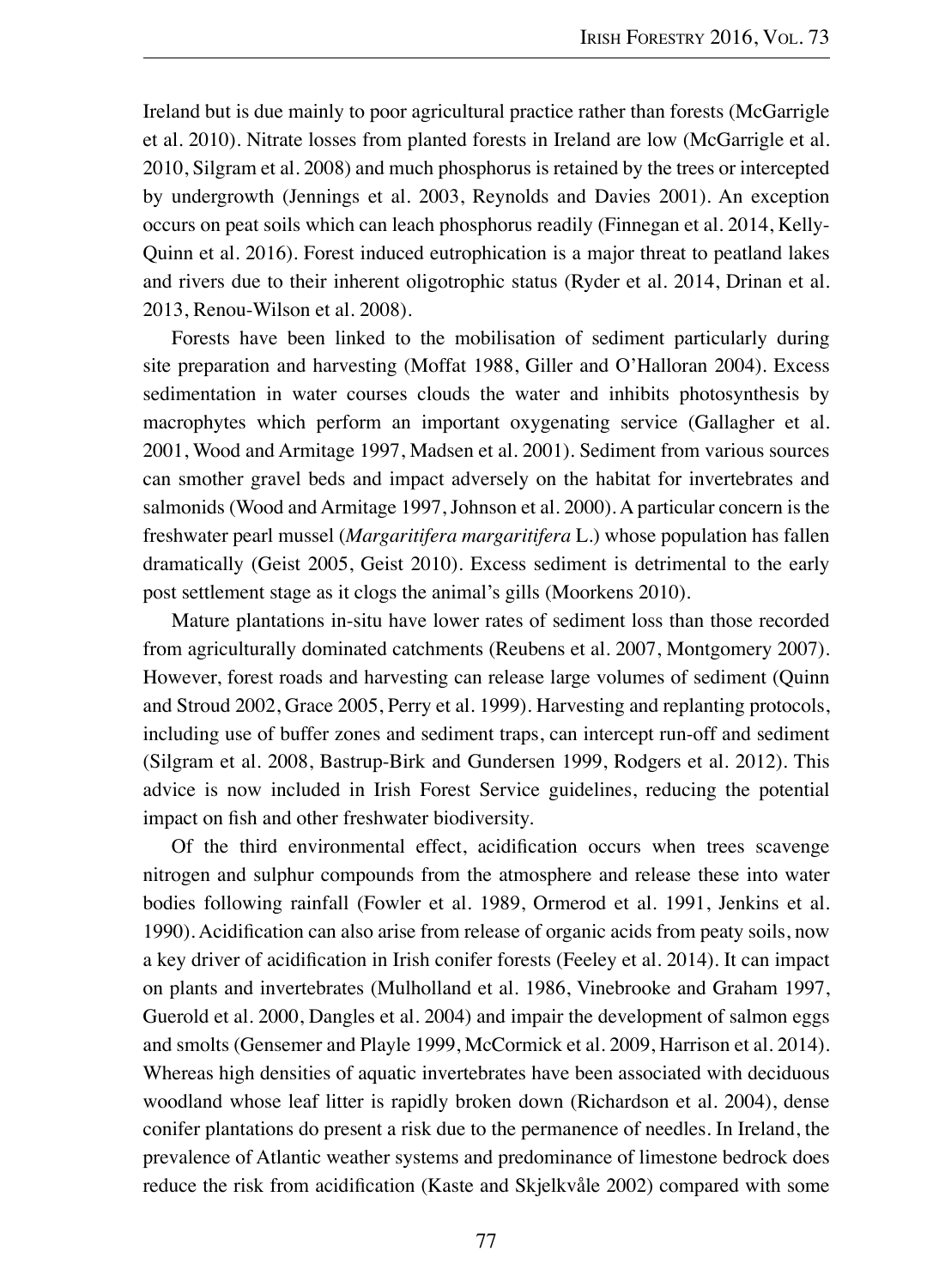other countries. However, while the atmospheric driver has reduced over time, high DOC concentrations due to forestry planted on peat soils are a source of acidification on base-poor geology (Feeley et al. 2013).

## *Habitat services*

Habitat or supporting services were listed by the MEA, but to avoid doublecounting the CICES classification treats these as ecological processes or functions that contribute to final ES. Four Irish forest habitats are listed as priority habitats in Annex 1 of the EU Habitats Directive; old sessile oak woods (91A0), alluvial forests (91E0), yew woodlands (91JO) and bog woodland (91DO). These habitats are valued for the species they support, but also, in their own right, as relatively rare examples of semi-natural woodland. Other forest types provide an important habitat service for both threatened and familiar wildlife species (Irwin et al. 2013). Active management for biodiversity is required on 15% of the forest area of all new grant-aided forest plantings, including private plantings (Forest Service 2000).

Linking final ES values back to biophysical conditions is extremely difficult. Economic valuation has been used in Ireland to demonstrate species or habitat values of introducing more tree species (Mill et al. 2007), nature reserves (Scarpa et al. 2000) and biodiversity areas (Upton et al. 2012). A strong relationship is evident between these stated values and respondents' access to forests (Upton et al. 2014). However, there is often a lack of information with which to link flows of final ES of social and economic value to the underpinning biological processes (Durance et al. 2016). It is believed that a diverse range of species, or specifically functional diversity, supports ecosystem resilience to change or external shocks and its capacity to support essential ES (Perrings et al. 2010, Durance et al. 2016). Typically, such a diverse range of specialist species is found in native and semi-natural woodland rather than plantation forest, which is usually characterised by a rather small number of tree types (Coote et al. 2012, Irwin et al. 2013, Sweeney et al. 2010, Gamfeldt et al. 2013). Due to its geographical separation from mainland Europe, combined with the fragmented nature of remaining semi-natural woodland, Ireland has retained only a small subset of the specialist woodland species found in Britain and other parts of the continent (Kelly 2008). The remaining area of native species woodland provides continuity of habitat for some species, although many woodlands are in poor condition due to lack of management, deer browsing and invasive non-native plant species, in particular rhododendron (Bullock et al. 2014).

Nevertheless, in many parts of the world, plantation forest can provide surrogate habitat for forest wildlife. Indeed, recent research in Ireland has demonstrated that conifer plantations can harbour a range of plant and animal biodiversity, including protected native species (Irwin et al. 2013). The net value of this planting depends on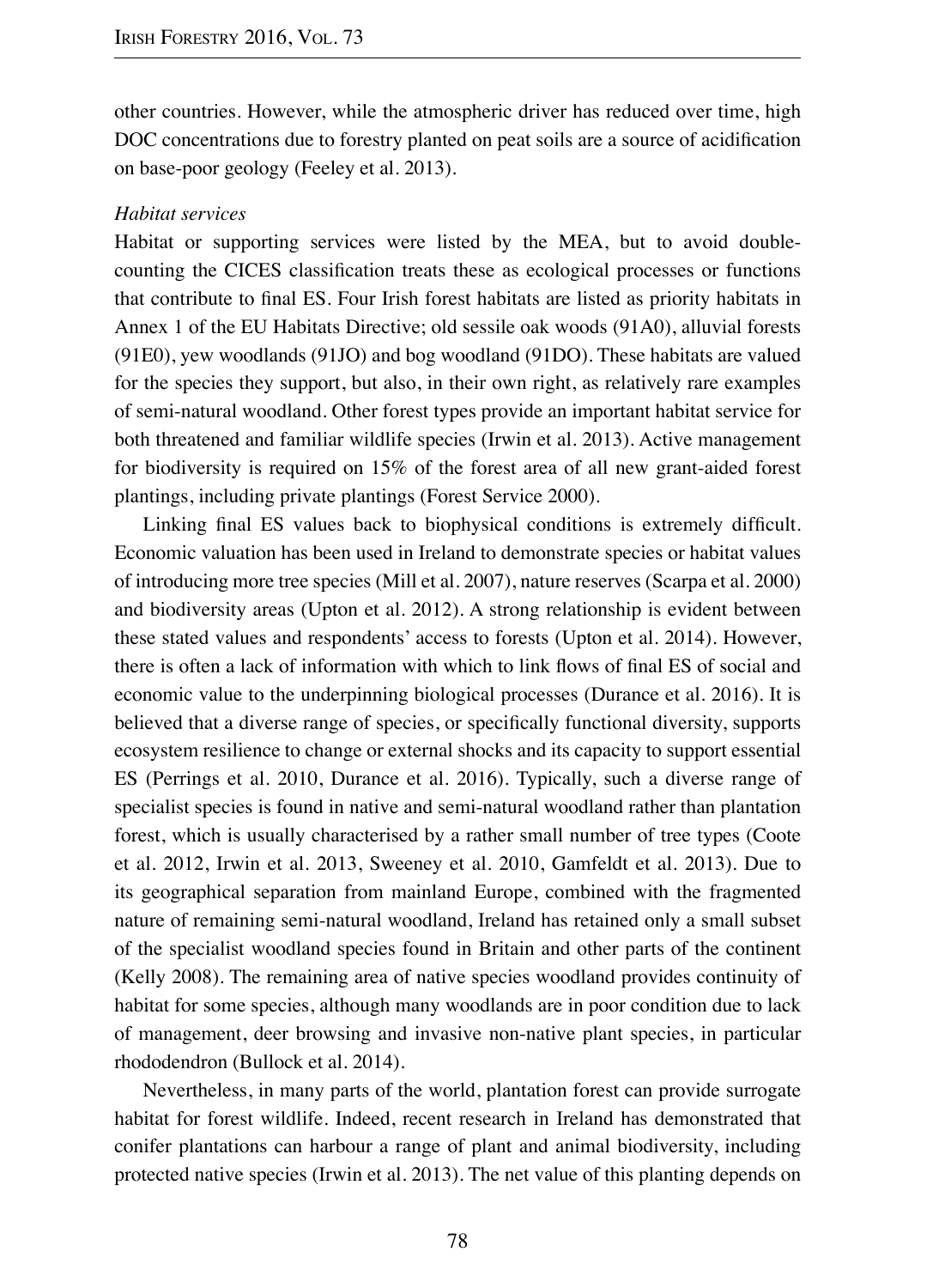where it occurs and what it replaces. As native woodland is protected, much plantation forest has replaced open habitats on peatland soils and wet upland grazing land (Smith et al. 2006). Forest Service rules have reduced the recent level of planting on the former, but wet grassland is of habitat value if low intensity grazing is maintained (Wilson et al. 2012),

Although 23% of planting between 2002 and 2010 has involved broadleaf species, this proportion has been increasing. This trend reflects current grant support and biodiversity guidelines that stipulate that 10% of the planted area should comprise of broadleaf species and that further areas are set aside specifically for biodiversity enhancement. Potentially, new afforestation could be targeted to maximise biodiversity, particularly in relation to the siting of new forests in the landscape to complement the existing mosaic of habitats or to provide connectivity with existing woodland<sup>14</sup>.

#### *Cultural services*

Natural ecosystems provide the setting for a variety of human interactions with the outdoor environment (Church et al. 2011). According to the MEA (2005), cultural ES can encompass aesthetic, spiritual, health and social benefits and associations as well as more direct physical interaction. Recreation and amenity benefits are among the most important cultural services provided by Ireland's forests, but a quantification of the extent of these benefits is compounded by the lack of reliable figures on visitation. Coillte refers to a figure of 18 million visits for its own forest estate based on the median number of trips reported from in-forest interviews conducted by Fitzpatrick Associates (2005). The household survey that supplemented these interviews indicated a higher total of 38 million visits per year to all forest areas in Ireland. Although considerably more than earlier estimates, a high figure is possible given repeat visits, noting also the evidence of visits to local authority owned forest located close to urban centres. Upton et al. (2014) have estimated forest visitation at 29 million by combining survey data collected on behalf of COFORD (Irish Council for Forest Research and Development) with spatially explicit forest recreational demand estimates for a simulated population of Ireland (SMILE model). A travel cost estimate based on these figures indicates an average travel cost of  $\epsilon$ 6.16 per visit. This compares with an average of stated preference values of  $\epsilon$ 5 per visit for seven of the main surveys undertaken to date<sup>15</sup>. On this basis, the direct recreational value alone would be worth  $\epsilon$ 179 million per year.

As well as utility benefits, forest visits provide indirect ES benefits through their contribution to physical and mental health. Physical exercise is vital in combating obesity, cardio-vascular and musculo-skeletal diseases, stroke and cancer. If applied to Ireland, figures for the UK (CJC Consulting 2005) suggest that just a 1% reduction

<sup>&</sup>lt;sup>14</sup> See Peterken (2002) for more discussion of spatial afforestation benefits.

<sup>15</sup> i.e. Ní Dhubháin (1994), Clinch (1999), Fitzpatrick Associates (2005a), Fitzpatrick Associates (2005b), Hynes et al. (2007a), Hynes et al. (2007b) and Cullinan (2011).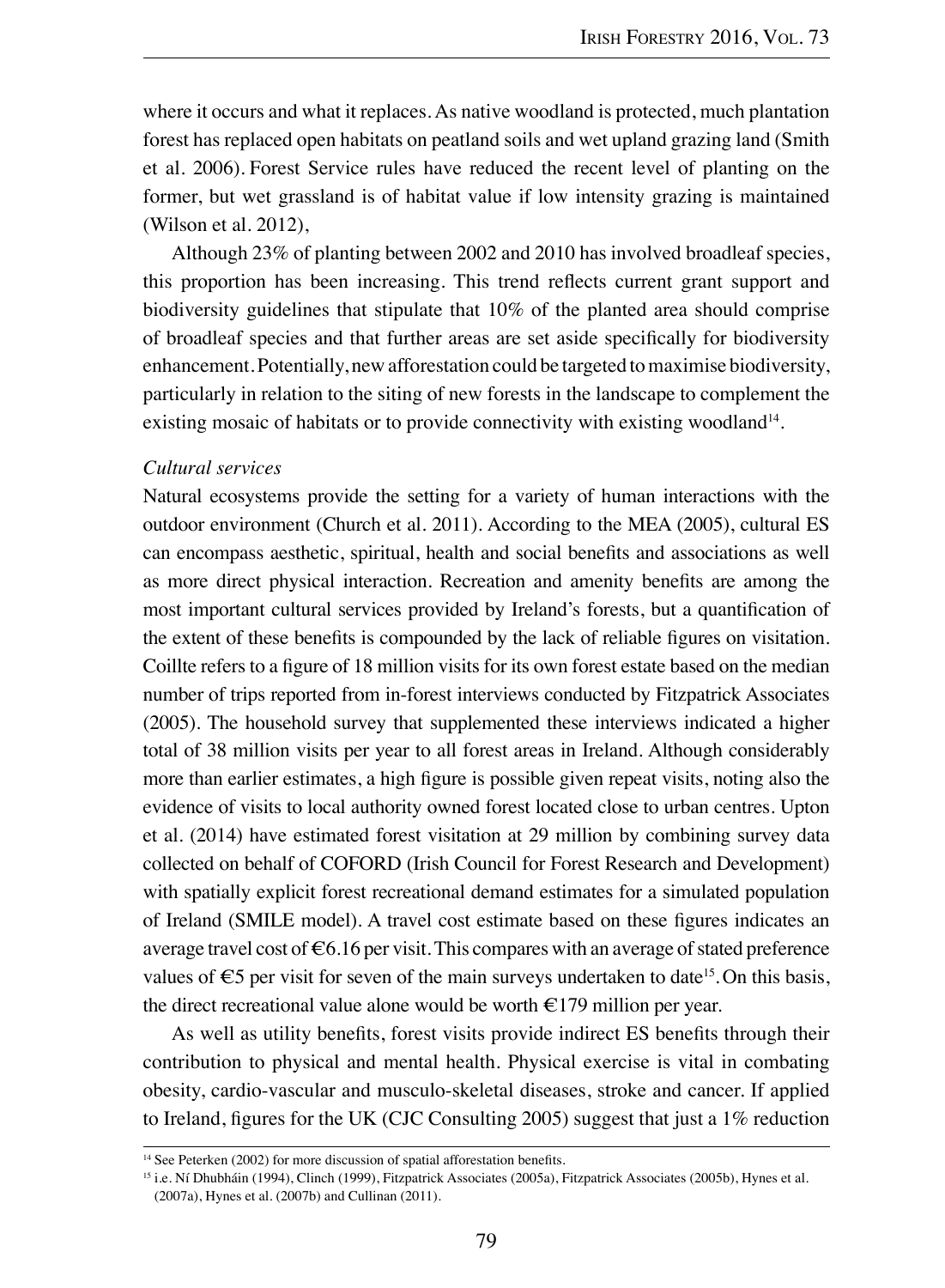in the 24% of the population who are physically inactive would reduce premature deaths and morbidity amongst people under 75 years by 715 cases per year and save €37 million in annual healthcare costs and productivity losses. If the Health Economic Assessment Tool (HEAT) (www.heatwalkingcycling.org) developed for the World Health Organisation is applied to just the 8% of respondents to the Coillte survey who visit forests at least once per month and are engaged in active exercise (mostly walking), this would suggest savings on premature mortality of at least  $\epsilon$ 113 million per year and potentially as much as  $\epsilon$ 259 million per year<sup>16</sup>. While the direct and indirect value of forest recreation is substantial, it is notoriously difficult to attribute health benefits to any one activity (Sunderland 2012). In addition, recreation and health benefits do not necessarily imply a strong relationship with the forest ecosystems. For example, Coillte has installed several popular mountain bike trails in recent years, but this activity could be argued to involve only a partial relationship with forests as facilities could be provided in other environments. However, as Ireland is poorly supplied with walking opportunities relative to many other European countries given the absence of laws permitting access to private land (Buckley et al. 2009), this lack of provision means that publicly-owned forest can make a distinct contribution given that it is amongst the few rural environments where people can walk.

There are other activities such as nature viewing or birdwatching that do have a strong relationship with forests. These interests are relevant to non-use values too. Nature – or naturalness – makes a significant contribution to casual visits and cultural services as noted earlier (Termansen et al. 2013, Edwards et al. 2012). In Ireland, a stated preference survey by Upton et al. (2012) found that people were willing to pay  $\epsilon$ 21 per year for "biodiversity enhancement areas" totalling 15% of a forest's area and would pay  $\epsilon$ 33 per year for an increase in this area from 0% to 30%, in addition to higher sums for broadleaf or mixed species forest compared with conifers. Nature has also been identified as inducing psychological improvements in mood, concentration and attention (Ulrich 1981), reduced mental fatigue (Kuo 2001) and reductions in stress-related diseases (Hartig et al. 1991). A variety of studies have demonstrated the benefits that walking in natural environments can have by increasing positive mood, concentration and mental performance in cognitive tests (Townsend 2006, Berman et al. 2008). Effects have been detected for elderly people (De Vries et al. 2003, Ottosson and Grahn, 2005), children with Attention Deficit Disorder (ADD) (Kuo and Taylor 2004) and people with major depressive disorder (MDD) (Berman et al. 2012).

In a survey of visitors to two Irish forests, Iwata et al. (2016; this issue) found that the main psychological well-being benefit experienced by forest visitors was mental

<sup>&</sup>lt;sup>16</sup> Range is based on 30 and 60 minutes exercise and assumes an equal share of weekly and daily visits for the 41% of adult population engaged in active exercise. The model only allows for daily and weekly exercise. As daily exercise accounts for over 70% of the estimated benefits, the most accurate figure is likely to be between these ranges. The tool estimates the value of a statistical life at  $\epsilon$ 2,587,175.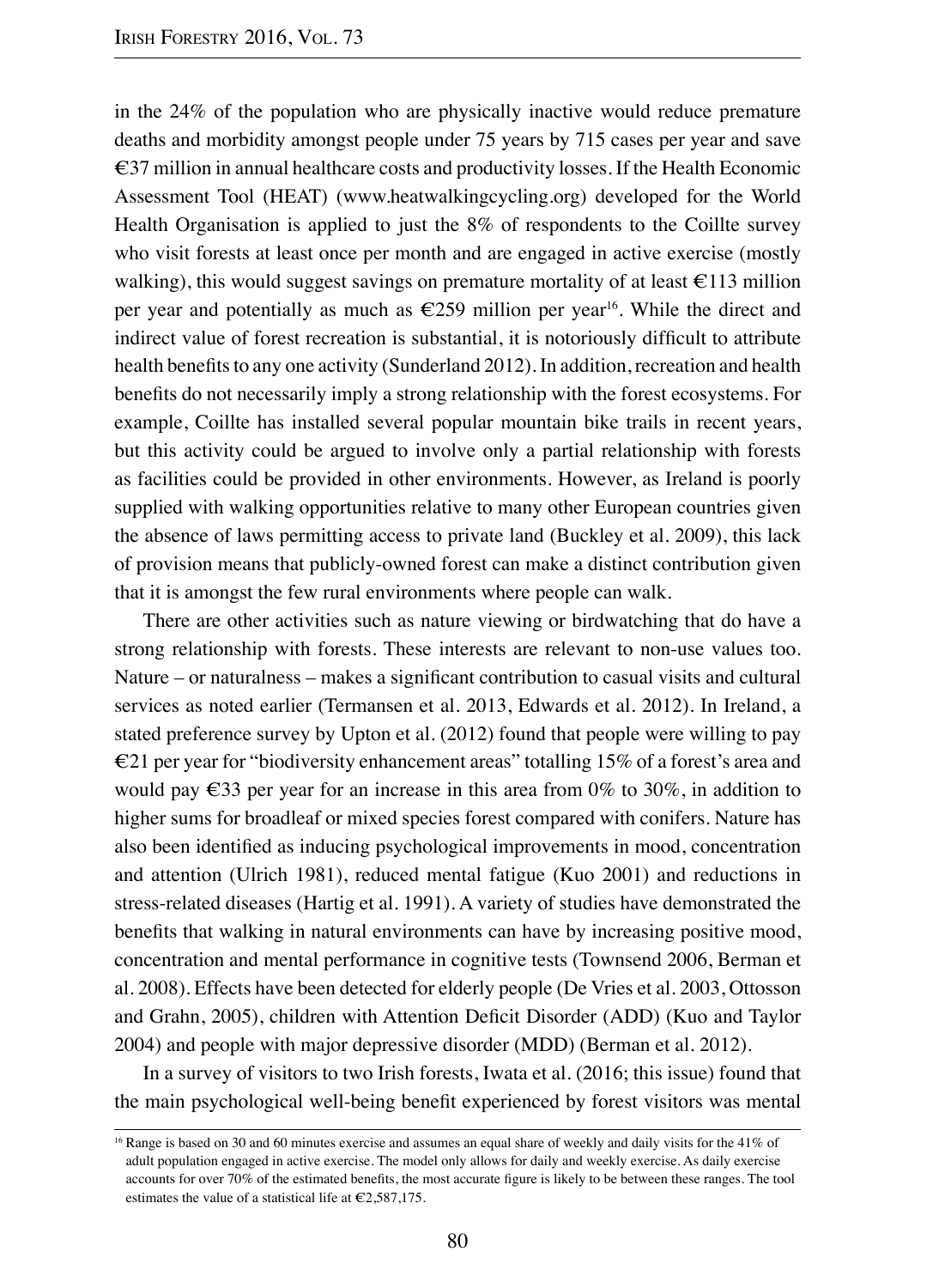relaxation. Mental relaxation can be considered synonymous with psychological restoration, a recognized benefit of spending time in the natural environment which has been described as a product of emotional interaction with the natural environment (Ulrich 1983). Iwata et al. evaluated a pilot programme of forest walks organised for people suffering from depression and found that those participants registered improvements immediately following the visits. They also realised a significant reduction in depression symptoms following therapy in which these visits were an important element. Social interaction, being outdoors, and physical exercise were described as key factors. However, similar problems of attribution apply to mental health benefits as to physical exercise. It is acknowledged that the specific role of forest visits would be extremely difficult to identify given the complementary treatment provided and the complex nature of mental health.

## **Discussion**

Forestry in Ireland provides many of the same ES as other countries located in similar climate zones and with a similar forest composition. These ES have both an economic and a socio-cultural value, although it would be unreliable to aggregate benefits estimates for an average forest due to the varying degree to which these values depend on the commercial or non-commercial nature of the forest, its species composition, age, location and management.

Forestry provides a valuable provisioning service in the form of timber and wood products. Conifer species grow well in the Irish climate and have enabled the country to build up a prosperous forestry sector. Although the timber may be considered lower quality than native hardwoods in terms of strength or grain, it nevertheless has a sizeable market particularly for construction purposes. There are related regulating service benefits in that these are relatively long-term uses by which the carbon content remains locked away for many decades. The market for forest products also provides the rationale for planting and the young age of much of Ireland's forest means that there is a high level of sequestration during the trees' growth. Losses of soil carbon occur at various times in the forest cycle, but can be mitigated to allow the carbon sequestration by forests to exceed that of other land uses. Recent growth in the market for fuelwood has also provided an expanded outlet for thinnings and residue which can substitute for non-renewable carbon fuels.

Other important regulating ES include water flow moderation and benefits for water quality. The benefits should be viewed objectively. The capacity to moderate run-off may diminish for more severe rainfall events and is less likely to be realised in economic terms in remote rural areas than in the vicinity of urban areas where valuable real estate is at risk. Likewise, the benefits to water quality are supplied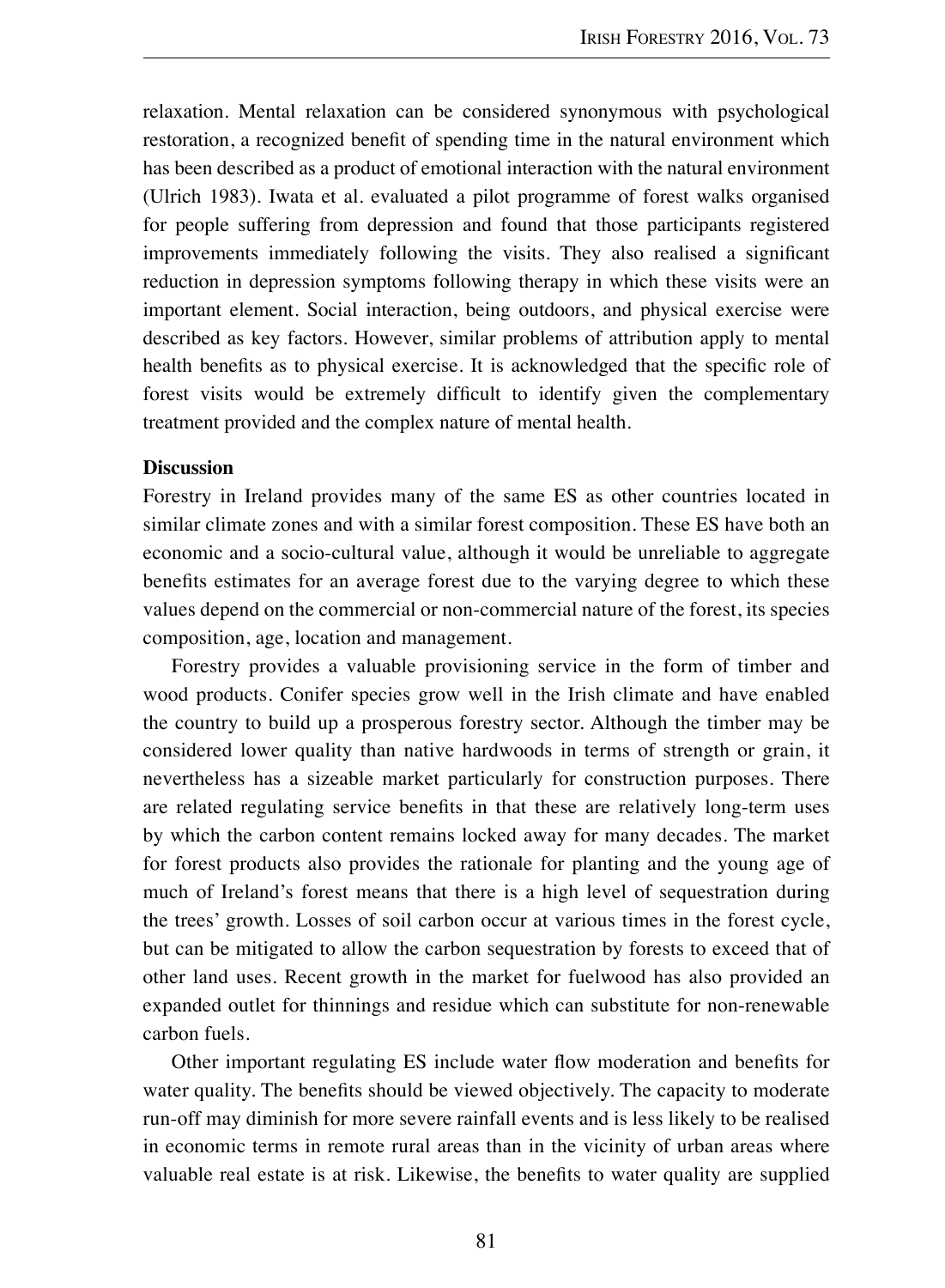more by alluvial woodland than by conifer forest in general. Forest, especially mature broadleaf or mixed species forest, also provides habitats for biodiversity, supporting regulating, provisioning and cultural ES.

Many cultural ES benefits relate to a range of opportunities that forests provide for amenity, although some of these activities are not specific to this environment, but are often due to the accessibility of forests relative to areas of other land use. Nevertheless, these benefits are enhanced by the visual setting and the biodiversity that forests support. They are borne out by stated preference surveys and by the external benefits for local economies from recreation and tourism. Although it is difficult to attribute and quantify the benefits to health, studies of both physical and mental health referenced in this paper, indicate the rounded contribution that forests make to well-being.

For all these services appropriate management is essential. The Forest Service's mix of regulation and incentives has contributed to timber and carbon sequestration by increasing the proportion of broadleaf planting, both to provide a sustainable supply of hardwoods for a diverse wood processing sector and for long term carbon storage in-situ by amenity plantings. Existing regulations also reduce the risk of soil disturbance and minimise the use of fertilisers or pesticides that present a risk to aquatic water quality. There are particular benefits in using buffer strips comprised of open areas and native riparian species to protect against nutrient and sediment run-off. There are also opportunities to provide a diversity of forest habitat and biodiversity. A continuous supply of ES benefits is supported by premium payments, but could be strengthened through a renewed supply of incentives for proactive habitat management, invasive plant control and deer management.

Many of these benefits are complementary to one another and can ensure that existing plans for forest expansion simultaneously meet Ireland's international and European policy obligations with regard to climate change, water quality, biodiversity and landscape. For example, protecting river quality attracts biodiversity as well as active and passive recreation benefits. Planting broadleaves, including native species, provides habitat for biodiversity, but also settings for amenity use. There are economic benefits such as employment and business opportunities for local communities and socio-cultural benefits such as security of homes and livelihoods, well-being and health. The complementary nature of these ES leads naturally to an argument for targeting incentives to where the benefits are highest or most effectively achieved. For example, targeted and cooperative initiatives between neighbouring landowners can be used to extend planting beside vulnerable stretches of river to protect water quality; to connect isolated areas of forest including remaining native woodland; or to plant and link woodlands close to where people live or are underprovided with forest.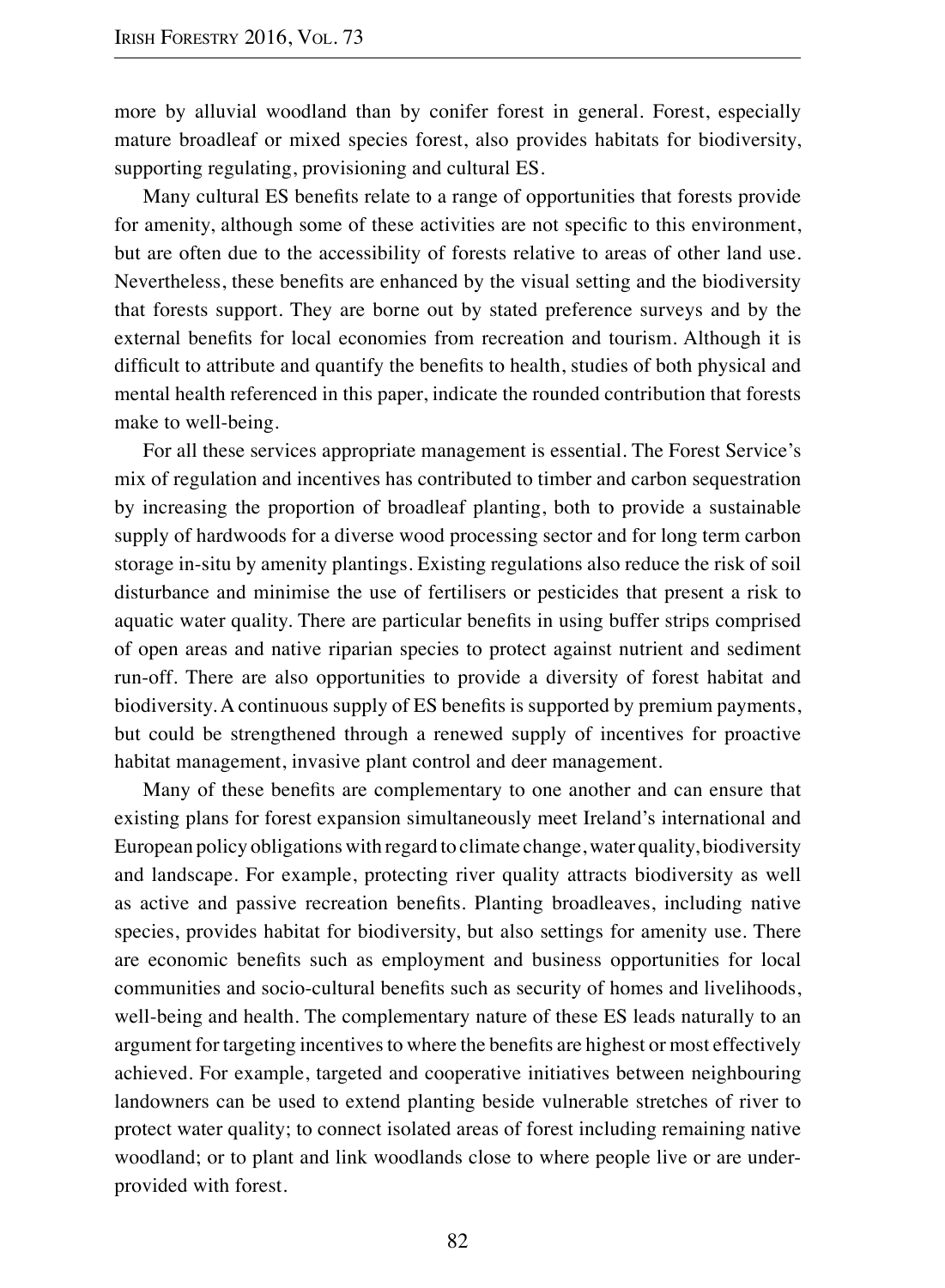## **Conclusion**

This paper has set out to provide an objective assessment of the level of ES provided by forests in Ireland, including evidence of the scale of the economic and social benefits. When planted in suitable locations, on suitable soils, forests can provide a wide range of valuable ES. Negative impacts can occur when these conditions do not apply. Regulations and incentives can be used to ensure that planting take places in appropriate areas and with subsequent management minimises the risk of adverse outcomes.

Forests, including plantation forests, can be managed to supply many important benefits covering the full range of intermediate and final ES. These include timber supply, carbon sequestration, moderation of run-off, protection of water quality, amenity, recreation and health. These types of ES, and the means to maximise their flow, are relevant to other countries with a similar forest structure. This review has sought to provide a comprehensive overview, but also to demonstrate the interactions that exist between ecological processes, functions and services that could be overlooked by singular disciplinary perspectives. Ireland's forest policy accepts the need to recognise the role of ES benefits. If linked to management incentives and targeted planting, this will contribute to our international policy obligations with regard to climate change, water quality, biodiversity and landscape.

# **Acknowledgements**

The research was undertaken as part of the EcoValue project (11/C/204) coordinated by Dr. Áine Ní Dhubháin and funded by the Department of Agriculture, Food and the Marine.

## **References**

- Allen, A. and Chapman, D. 2001. Impacts of afforestation on groundwater resources and quality. *Hydrogeology Journal* 9: 390–400.
- Armstrong, J., Kemp, P., Kennedy, G., Ladle, M. and Milner, N. 2003. Habitat requirements of Atlantic salmon and brown trout in rivers and streams. *Fisheries Research* 62: 143–170.
- Artwill, E.R., Hou, L., Karle, B.M., Hartenr, T., Tate, K.W. and Dahlgren, R.A. 2002. Transport of *Crytosporidium parvum* oocysts through vegetated buffer strips and estimated filtration capacity. *Applied Environmental Microbiology* 68: 5517–5527.
- Bastrup-Birk, A. and Gundersen, P. 1999. Water quality improvements from afforestation in an agricultural catchment in Denmark illustrated with the INCA model. *Hydrology and Earth System Sciences* 8: 764–777.
- Bastrup-Birk, A. and Marchetti, M. 2011. *Maintenance and Encouragement of Productive Functions of Forests (Wood and non-Wood)*. State and trends in sustainable forest management in Europe. Food and Agriculture Organization of the United Nations, FAO, p. 51–63.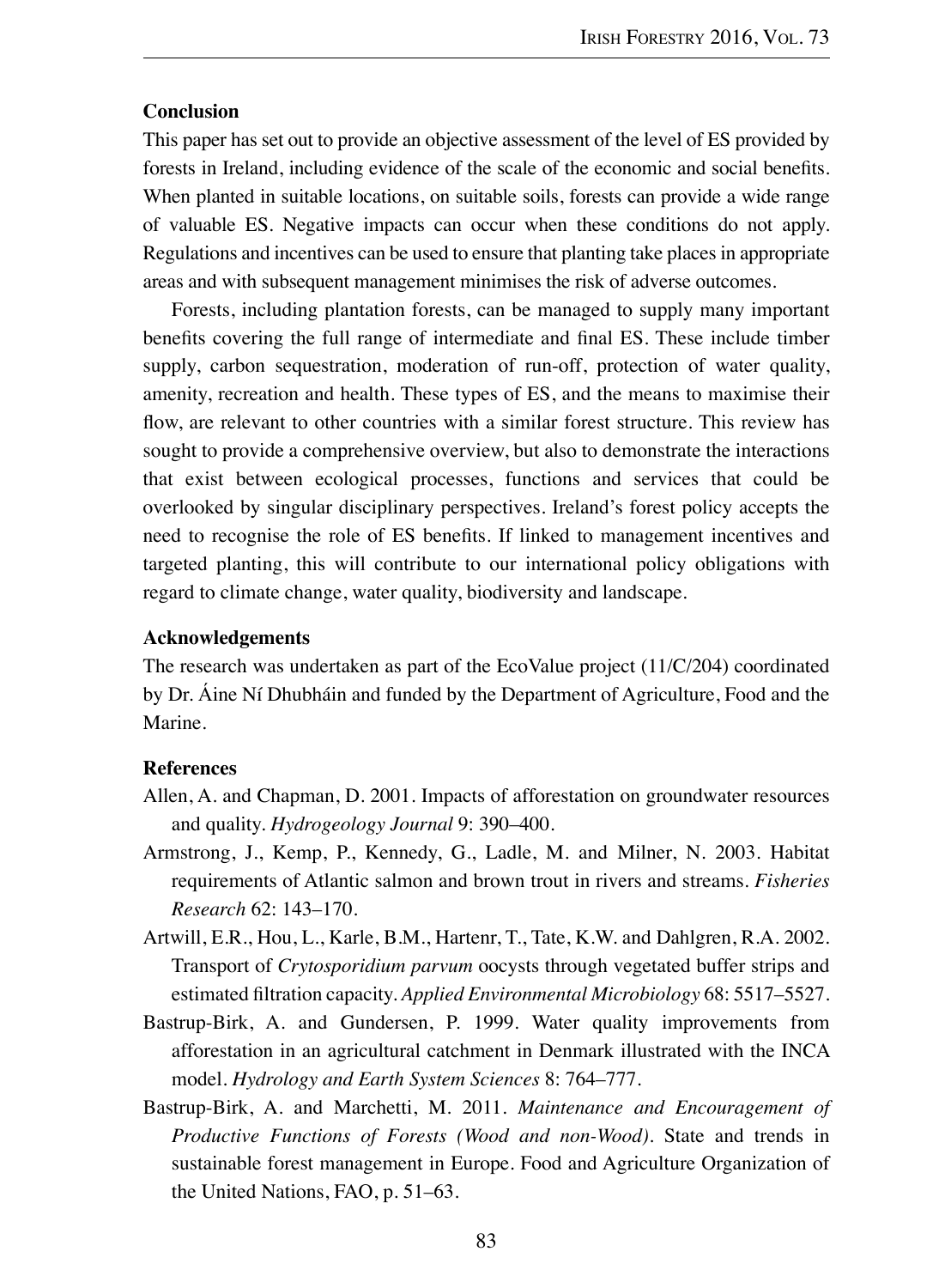- Behmer, D.J. and Hawkins, C.P. 1986. Effects of overhead canopy on macroinvertebrate production in a Utah stream. *Freshwater Biology* 16: 287–300.
- Bellard, C., Bertelsmeier, C., Leadley, P., Thuiller, W. and Courchamp, F. 2012. Impacts of climate change on the future of biodiversity. *Ecology letters* 15: 365–377.
- Berman, M.G., Jonides, J. and Kaplan, S. 2008. The cognitive benefits of interacting with nature. *Psychological Science* 19: 1207–1212.
- Berman, M.G., Kross, E., Krpan, K.M., Askren, M.K., Burson, A. and Deldin, P.J. 2012. Interacting with nature improves cognition and affect for individuals with depression. *Journal of Affective Disorders* 140: 300–305.
- Beschta, R.L., Bilby, R.E., Brown, G.W., Holtby, L.B. and Hofstra, T.D. 1987. Stream temperature and aquatic habitat: fisheries and forestry interactions. *Streamside management: Forestry and Fishery Interactions* 57: 191–232.
- Birkinshaw, S.J., Bathurst, J.C. and Robinson, M. 2014. 45 years of non-stationary hydrology over a forest plantation growth cycle, Coalburn catchment, Northern England. *Journal of Hydrology* 519: 559–573.
- Black, K. and Farrell, E. 2006. *Carbon Sequestration and Irish Forest Ecosystems*. COFORD, National Council for Forest Research and Development, Dublin.
- Bolund, P. and Hunhammer, S. 1999. Ecosystem services in urban areas. *Ecological Economics* 29: 293–301.
- Bradshaw, C.J., Sodhi, N.S., Peh, K.S.H. and Brook, B.W. 2007. Global evidence that deforestation amplifies flood risk and severity in the developing world. *Global Change Biology* 13: 2379–2395.
- Buckley, C., Hynes, S., van Rensburg, T.M. and Doherty, E. 2009. Walking in the Irish countryside: landowner preferences and attitudes to improved public access provision. *Journal of Environmental Planning and Management* 52: 1053–1070.
- Bullock, C. and Hawe, J. 2013. The Natural Capital Value of Native Woodland in Ireland. Woodlands of Ireland.
- Bullock, C., Hawe, J. and Little, D. 2014. Realising the ecosystem service value of native woodland in Ireland. *New Zealand Journal of Forestry Science* 44: (Suppl 1).
- Byrne, K.A. 2010. The role of plantation forestry in Ireland in the mitigation of greenhouse gas emissions. *Irish Forestry* 67: 86–96.
- Calder, I.R. 2007. Forests and water ensuring forest benefits outweigh water costs. *Forest Ecology and Management* 251: 110–120.
- Calder, I.R., Reid, C.T., Nisbet, T.R., Armstrong, L.K., Green, J.C. and Parkin, G. 2002. Impact of lowland forests in England of the potential impact on water resources of afforestation. Department of the Environment, Food and Rural Affairs. London.
- Chen, J., Ustin, S.L., Suchanek, T.H., Bond, B.J., Brosofske, K.D. and Falk, M. 2004. Net ecosystem exchanges of carbon, water, and energy in young and old-growth Douglas-fir forests. *Ecosystems* 7: 534–544.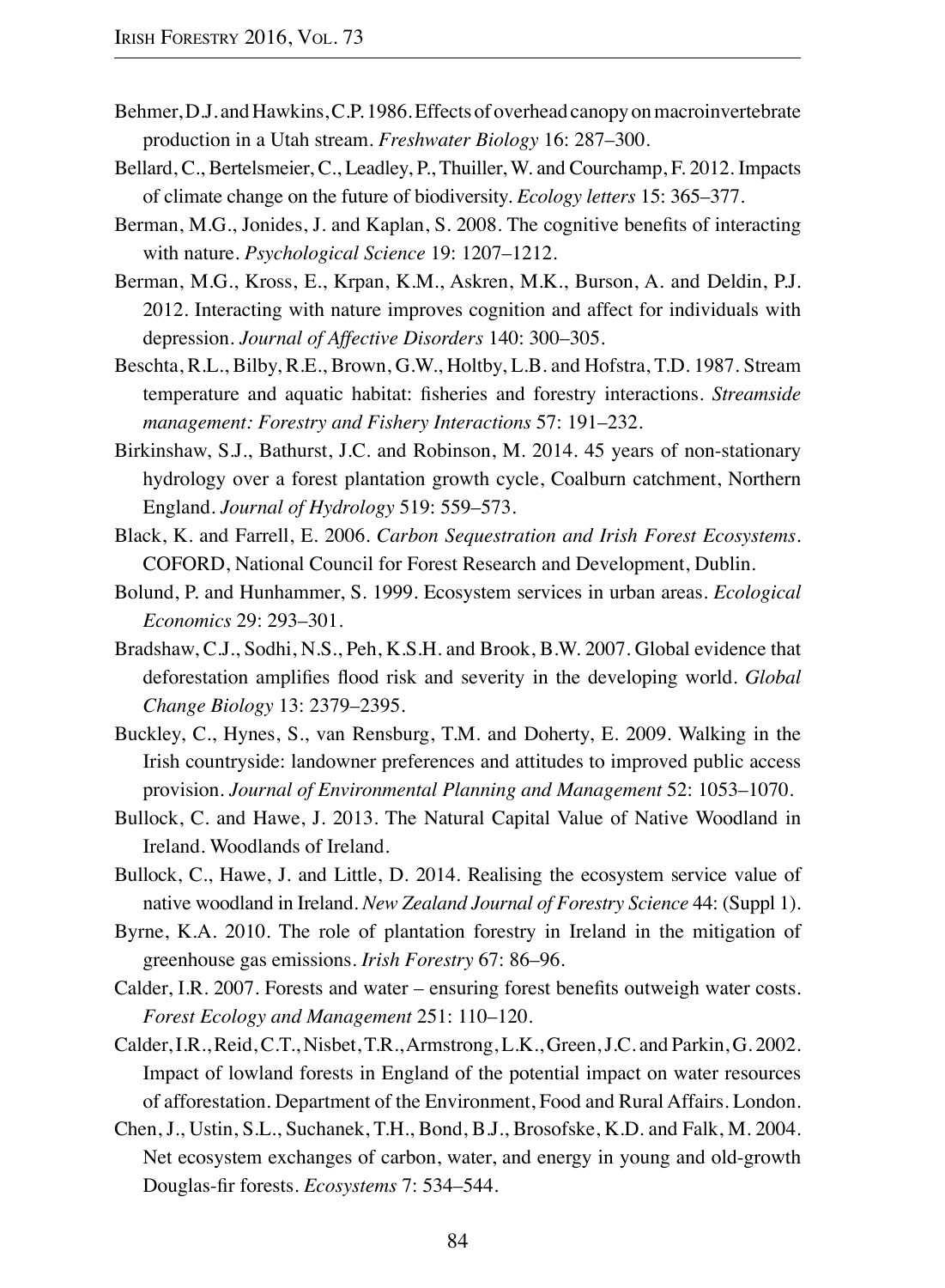- Church, A., Burgess, J. and Ravonscroft, N. 2011. Cultural ecosystem services. In *UK National Ecosystem Assessment (UK NEA)*.
- CICES. 2013. Common International Classification of Ecosystem Services. Prepared by the University of Nottingham and Centre for Environmental Management for European Environment Agency.
- CJC Consulting. 2005. Economic Benefits of Accessible Green Spaces for Physical and Mental Health. *CJC Consulting with Prof. Ken Willis and Dr. Liesl Osman*. Final report for the UK Forestry Commission. Edinburgh.
- Clinch, J.P. 1999. *Economics of Irish Forestry: Evaluating the Returns to Economy and Society*. COFORD: Dublin, pp. 276.
- Collier, P., Short, I. and Dorgan, J. 2004. *Markets for Non-Wood Forest Products*. COFORD, National Council for Forest Research and Development. Dublin.
- Coote, L., French, L., Moore, K., Mitchell, F. and Kelly, D. 2012. Can plantation forests support plant species and communities of semi-natural woodland? *Forest Ecology and Management* 283: 86–95.
- Crockford, R.H. and Richardson, D.P. 2000. Partitioning of rainfall into throughfall, stemflow and interception: effect of forest type, ground cover and climate. *Hydrological Processes* 14: 2903–2920.
- DAFM. 2014. *Forests, Products And People: Ireland's Forest Policy A Renewed Vision*. Department of Agriculture, Food and the Marine. Dublin.
- Dangles, O., Gessner, M.O., Guerold, F. and Chauvet, E. 2004. Impacts of stream acidification on litter breakdown: implications for assessing ecosystem functioning. *Journal of Applied Ecology* 41: 365–378.
- De Vries, S., Verheij, R.A., Groenewegen, P.P. and Spreeuwenberg, 0. 2003. Natural environments –healthy environments? An exploratory analysis of the relationship between greenspace and health. *Environment and Planning* 35: 1717–1731.
- Donlan, J., Skog, K.E. and Byrne, K.A. 2012. Carbon storage in harvested wood products for Ireland 1961–2009. *Biomass and Bioenergy* 46: 731–738.
- Donohue, I., McGarrigle, M.L. and Mills, P. 2005. Linking catchment status and water chemistry with the ecological status of Irish rivers. *Water Research* 40: 91–98.
- Drinan, T., Graham, C., O'Halloran, J. and Harrison, S. 2013. The impact of catchment conifer plantation forestry on the hydrochemistry of peatland lakes. *Science of the Total Environment* 443: 608–620.
- Drinan, T., Graham, C., O'Halloran, J. and Harrison, S. 2013. The impact of conifer plantation forestry on the Chydoridae (Cladocera) communities of peatland lakes. *Hydrobiologia* 700: 203–219.
- Dudley, N. and Stolton, S. 2003. Running pure: the importance of protected forest areas to drinking water. *The Arguments for Protection Series*. World Bank. WWF Alliance for Forest Protection and Sustainable Use.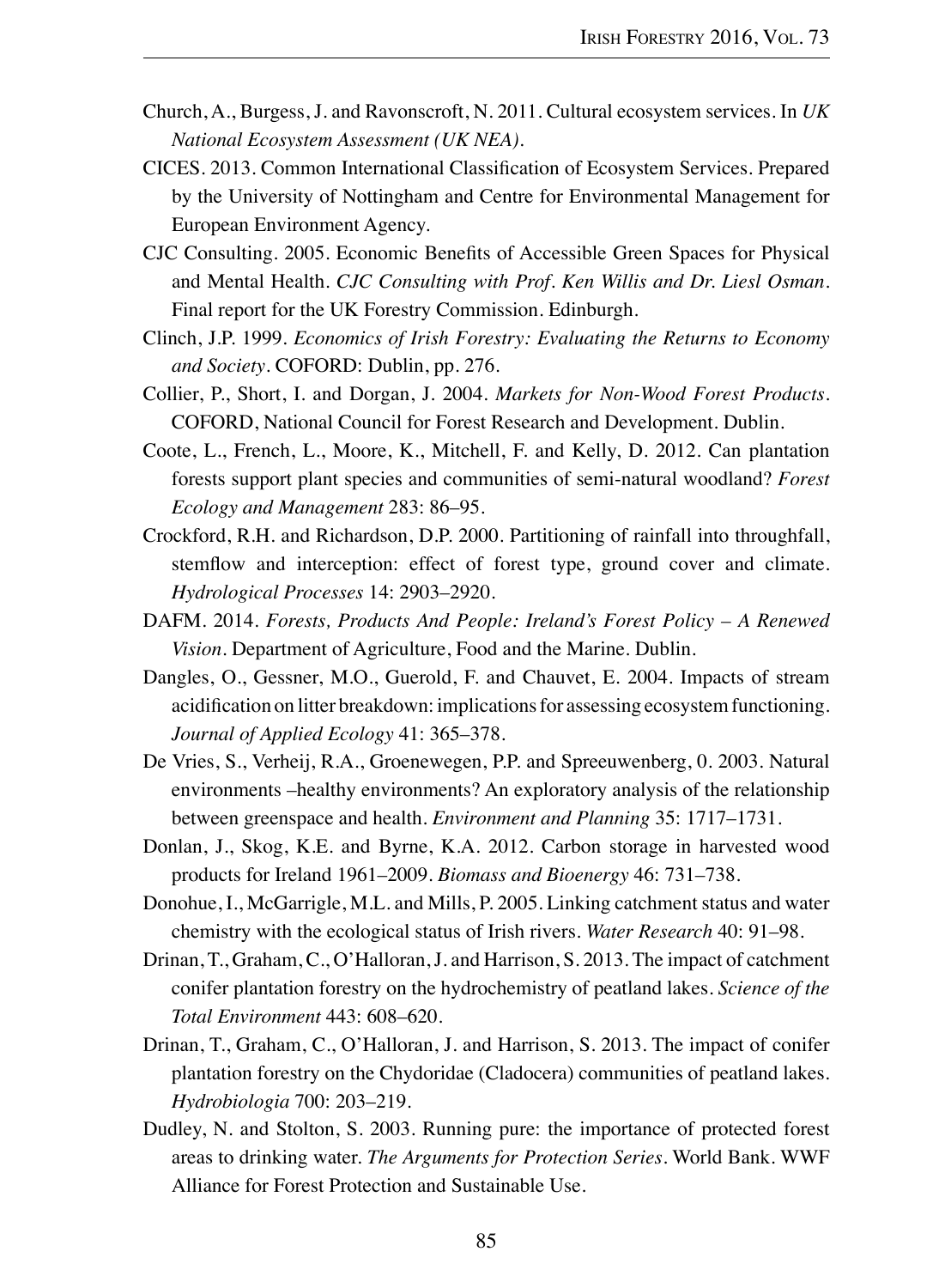- Durance, I., Bruford, M.W. and Chalmers, R.E.A. 2016. The challenges of linking ecosystem services to biodiversity: lessons from a large-scale freshwater study. *Advances in Ecological Research* 54: 87–134.
- Edwards, D.M., Jay, M. Jensen, F.S. Lucas, B. Marzano, M. Montagné, C. Peace, A. and Weiss, G. 2012. Public preferences across Europe for different forest stand types as sites for recreation. Ecology and Society 17: 27–38.
- Elliott, J. and Elliott, J. 1995. The effect of the rate of temperature increase on the critical thermal maximum for parr of Atlantic salmon and brown trout. *Journal of Fish Biology* 47: 917–919.
- EU. 2011. *The EU Biodiversity Strategy to 2020*. European Union. Luxembourg.
- FAO. 2005. *Forests And Floods: Drowning in Fiction or Thriving on Facts*. FAO and CIFOR. Bangkok, Thailand.
- FAO. 2010. *Planted Forests in Sustainable Forest Management a Statement of Principles*. FAO Organisation, Rome.
- Farley, K.A., Jobbágy, E.G. and Jackson, R.B. 2005. Effects of afforestation on water yield: a global synthesis with implications for policy. *Global Change Biology* 11: 1565–1576.
- Feeley, H.B., Bruen, M., Blacklocke, S. and Kelly-Quinn, M. 2013. A regional examination of episodic acidification response to reduced acidic deposition and the influence of plantation forests in Irish headwater streams. *Science of the Total Environment* 443: 173–183.
- Finnegan, J., Regan, J.T., Fenton, O., Lanigan, G.J., Brennan, R.B. and Healy, M.G. 2014. The short term effects of management changes on watertable position and nutrients in shallow groundwater in a harvested peatland forest. *Journal of Environmental Management* 142: 46–52.
- Fisher, B., Turner, K. and Morling, R. 2009. Defining and classifying ecosystem services for decision making. *Ecological Economics* 68: 643–653.
- Fitzpatrick Associates. 2005. *Economic Value of Trails and Forest Recreation in the Republic of Ireland*. Dublin.
- Forest Europe. 2014. Expert Group and Workshop on Valuation of Forest Ecosystem Services. Ministerial Conferences on the Protection of Forests in Europe. Madrid.
- Forest Service. 2013. *National Forest Inventory Republic of Ireland –Results*. Forest Service, Department of Agriculture, Food and the Marine. Wexford, Ireland.
- Forest Service. 2000. *Forest Biodiversity Guidelines*. Dublin, pp. 10.
- Fowler, D., Cape, J., Unsworth, M., Mayer, H., Crowther, J., Jarvis, P.G., Gardiner B. and Shuttleworth, W.J. 1989. Deposition of atmospheric pollutants on forests. *Philosophical Transactions of the Royal Society of London B, Biological Sciences* 324: 247–265.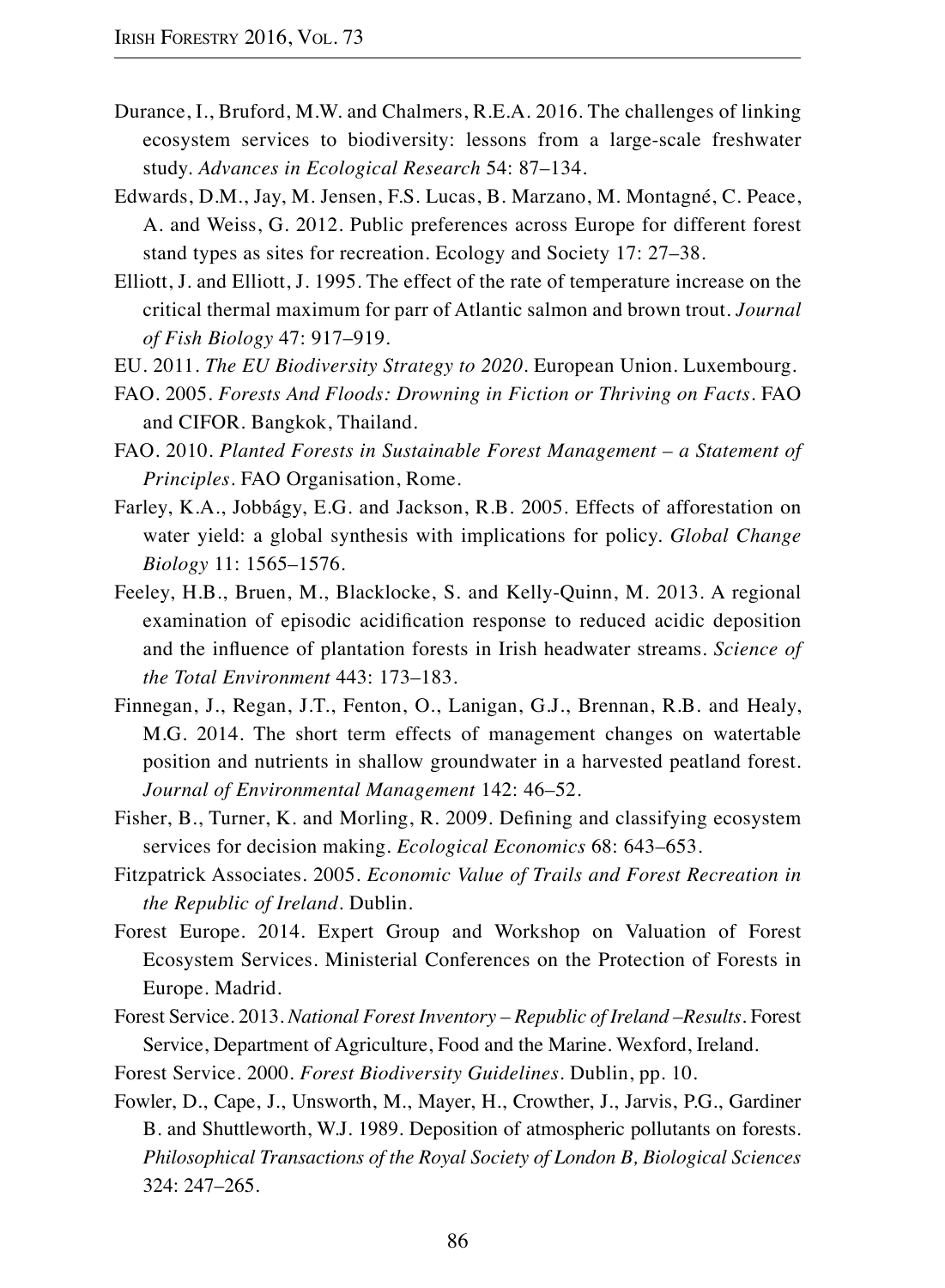- Gallagher, M., Johnson, M., O'Gorman, K., O'Halloran, J., Giller, P. and Clenaghan, C. 2001. The impact of clearfelling operations on physico-chemical parameters of aquatic ecosystems in southwest Ireland. *Internationale Vereinigung fur Theoretische und Angewandte Limnologie Verhandlungen* 27: 1108–1115.
- Gamfeldt, L., Snäll, T., Bagchi, R., Jonsson, M., Gustafsson, L., Kjellander, P., Ruiz-Jaen, M.C., Fröberg, M., Stendahl, J., Philipson, C.D., Mikusiński, G., Andersson, E., Westerlund, B., Andrén, H., Moberg, F., Moen, J. and Bengtsson, J. 2013. Higher levels of multiple ecosystem services are found in forests with more tree species. *Nature Communications* 4: 1340–1348.
- Geist, J. 2005 Conservation genetics and ecology of European freshwater pearl mussels *(Margaritifera margaritifera* L.*)*, PhD Thesis, Technischen Universität Müchen.
- Geist, J. 2010 Strategies for the conservation of endangered freshwater pearl mussels (Margaritifera margaritifera L.): a synthesis of conservation genetics and ecology. *Hydrobiologia* 644: 69–88.
- Gensemer, R.W. and Playle, R.C. 1999. The bioavailability and toxicity of aluminum in aquatic environments. *Critical Reviews in Environmental Science and Technology* 29: 315–450.
- Giller, P.S. and O'Halloran, J. 2004. Forestry and the aquatic environment. Studies in the Irish context. *Hydrology and Earth System Sciences Discussions* 8: 314–326.
- Giller, P.S. and O'Halloran, J. 2004. Forestry and the aquatic environment: studies in an Irish context. *Hydrology and Earth System Sciences Discussions* 8: 314–326.
- Gobin, A., Campling, P., Janssen, L., Desmet, N., van Delden, H., Hurkens, J., Lavelle, P. and Berman, S. 2011. *Soil Organic Matter Management across the EU – Best Practices, Constraints and Trade-offs*. European Commission, DG Environment.
- Gomez-Baggethun, E. and Barton, D.N. 2012. Classifying and valuing ecosystem services for urban planning. *Ecological Economics* 86: 235–246.
- Grace, J. 2005. Forest operations and water quality in the South. *Transactions of the ASAE* 48: 871–880.
- Gray, N. 2004 *Biology of Wastewater Treatment*. 2nd ed. Imperial College Press.
- Guerold, F., Boudot, J.P., Jacquemin, G., Vein, D., Merlet, D. and Rouiller, J. 2000. Macroinvertebrate community loss as a result of headwater stream acidification in the Vosges Mountains (NE France). *Biodiversity and Conservation* 9: 767–783.
- Guitart, A.B. and Rodriguez, L. 2010. Private valuation of carbon sequestration in forest plantations. *Ecological economics* 69: 451–458.
- Haines-Young, R. and Potschin, M. 2010. The links between biodiversity, ecosystem services and human well-being In *Ecosystem Ecology: A New Synthesis.* Eds. Raffaelli, D. and Frid, C., Cambridge University Press, pp. 110–139.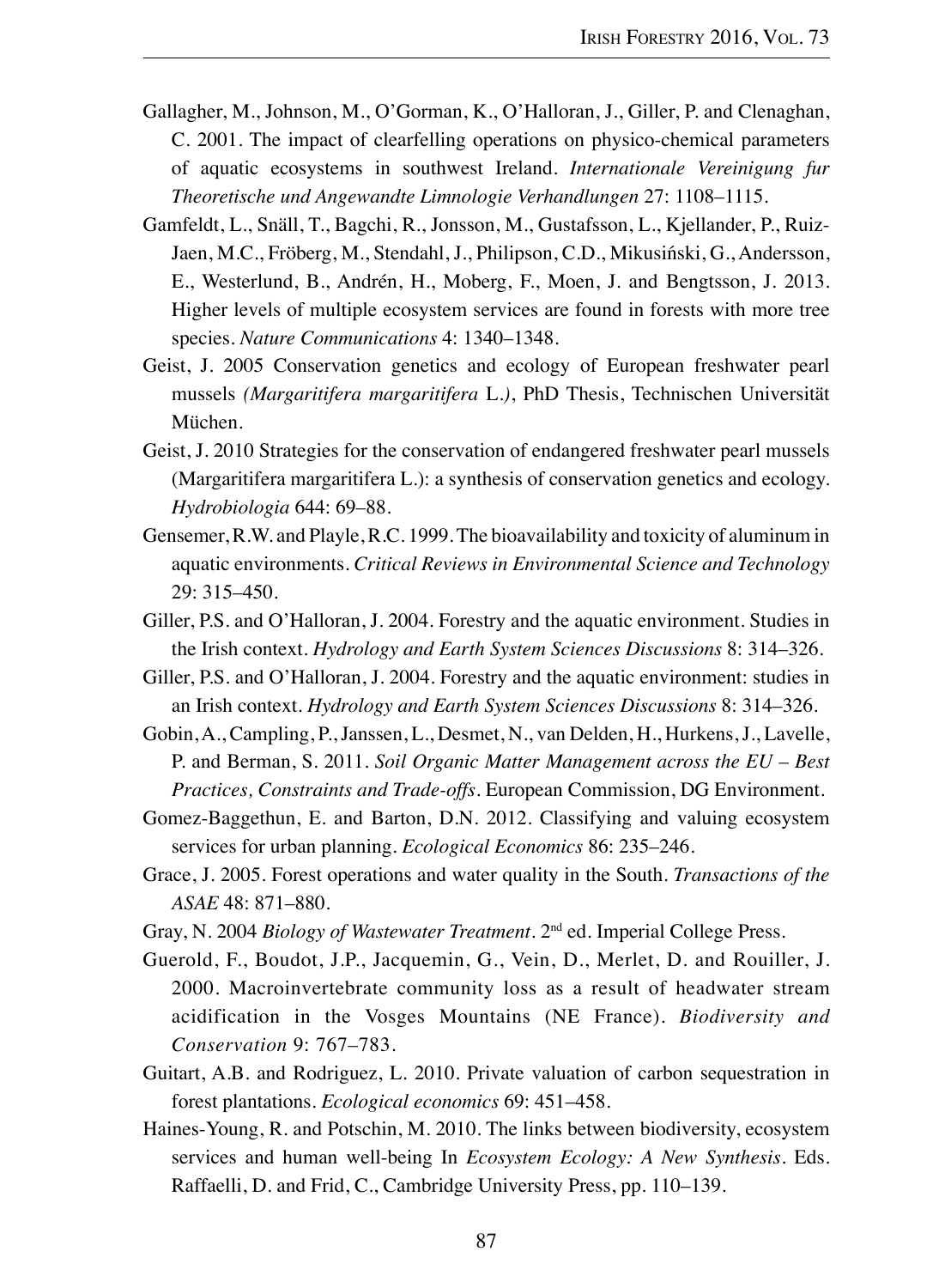- Hargreaves, K.J., Milne, R. and Cannell, M.G.R. 2003. Carbon balance of afforested peatland in Scotland. *Forestry* 76: 299–317.
- Harrigan, S., Murphy, C., Hall, J., Wilby, R.L. and Sweeney, J. 2014. Attribution of detected changes in streamflow using multiple working hypotheses. *Hydrology and Earth System Sciences* 18: 1935–1952.
- Harrington, T. and Cullen, M. 2008. Assessment of wild edible fungi production in Irish woodlands. COFORD.
- Harrison, S.C., Hutton, S., Jan-Robert, B., Cruickshanks, R.H., Johnson, J., Guillaume, J., Tadeuz, K., Matson, R., O'Halloran, J., Phelan, P. and Kelly-Quinn, M. 2014. Contrasting impacts of conifer forests on brown trout and Atlantic salmon in headwater streams in Ireland. *Biology and Environment* 114B 219–231.
- Hartig, T., Mang, M. and Evans, G.W. 1991. Restorative effects of natural environment experiences. *Environment and Behaviour* 23: 3–26.
- Howley, P., Buckley, C., Jordan, R., O'Donoghue, C., Hynes, S. and Green, S. 2014. A spatial analysis of the distribution of river water quality benefits and the major forces affecting river water quality across the Republic of Ireland. *EPA Strive Report*. Environmental Protection Agency. Johnstown Castle, Wexford.
- Howley, P., Ryan, M. and Donoghue, C.O. 2011. Forestry in Ireland: An examination of individuals' preferences and attitudes for the non-market benefits of forests. *Irish Geography* 44: 291–302.
- Indecon. 2003. An economic/socio-economic evaluation of wild salmon in Ireland. Indecon International Economic Consultants for Central Fisheries Board.
- Irwin, S., Kelly, D.L., Kelly, T.C., Mitchell, F.J.G., Coote, L., Oxborough, A., Wilson, M.W., Martin, R.D., Moore, K.A., Sweeney, O., Dietzsch, A. and O'Halloran, J. 2013. Do Irish forests provide habitat for species of conservation concern? *Biology and Environment, Proceedings of the Royal Irish Academy.* 113: 273–279.
- Irwin, S., Pedley, S.M., Coote, L., Dietzsch, A.C., Wilson, M.W., Oxborough, A., Sweeney, O., Moore, K.M., Martin, R., Kelly, D.L., Mitchell, F.J.G., Kelly, T.C. and O'Halloran, J. 2013.The value of plantation forests for plant, invertebrate and bird diversity and the potential for cross taxon surrogacy. *Biodiversity and Conservation* 23: 697–714.
- Iwata, Y., Ní Dhubháin, Á. and Bullock, C.H. 2016. The psychological and physical impacts of spending time in forests: A case study of two forests in Ireland. *Irish Forestry* 73: 180–199 (this issue).
- Jenkins, A., Cosby, B., Ferrier, R., Walker, T. and Miller, J. 1990. Modelling stream acidification in afforested catchments: an assessment of the relative effects of acid deposition and afforestation. *Journal of Hydrology* 120: 163–181.
- Jennings, E., Mills, P., Jordan, P., Jensen, J.P., Søndergaard, M., Barr, A.*,* Glasgow, G. and Irvine, K. 2003. Eutrophication from agricultural sources: seasonal patterns & effects of phosphorus – Final Report. Environmental Protection Agency, Ireland.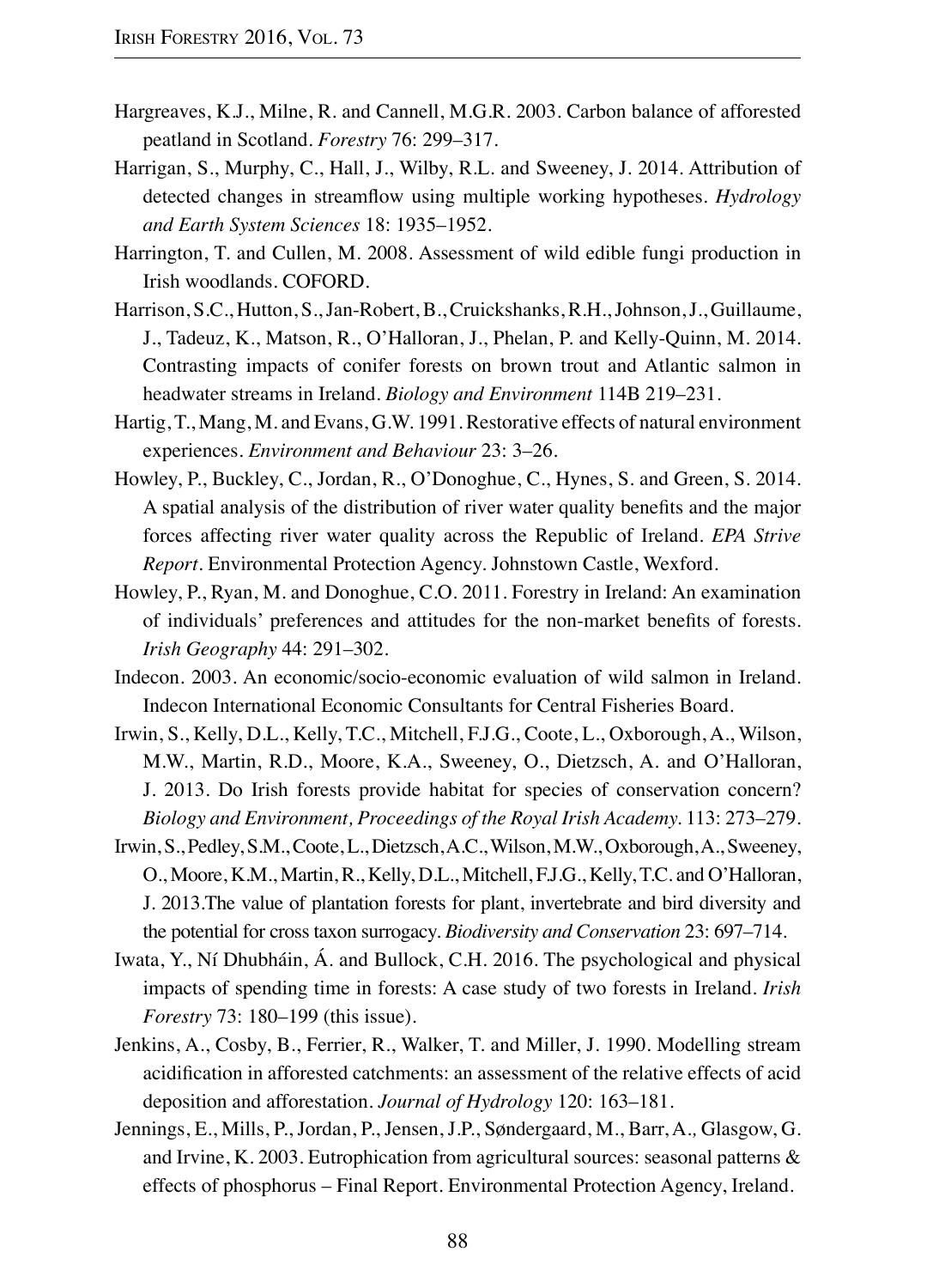- Johnson, M.J., O'Gorman, K., Gallagher, M., Clenaghan, C., Giller, P.S. and O'Halloran, J. 2000. The identification and amelioration of the impacts of clearfelling operations on macroinvertebrates and salmonids in Ireland. *Verhandlungen des Internationalen Verein Limnologie* 27: 1565–1570.
- Kaste, Ø. and Skjelkvåle, B.L. 2002 .Nitrogen dynamics in runoff from two small heathland catchments representing opposite extremes with respect to climate and N deposition in Norway. *Hydrology and Earth System Sciences Discussions* 6: 351–362.
- Kelly, T.C. 2008. The origin of the avifauna of Ireland. *The Irish Naturalist*,29 (Special Supplement: Mind the gap. Postglacial colonization of Ireland pp. 97–107.
- Kelly-Quinn, M., Tierney, D., Coyle, C. and Bracken, J.J. 1996. Factors affecting the susceptibility of Irish soft-water streams to forest-mediated acidification. *Fisheries Management and Ecology* 3: 287–301.
- Kelly-Quinn, M., Bruen, M., Harrison, S., Healy, M., Clarke, J., Drinan, T., Feeley, H.B., Finnegan, J., Graham, C., Regan, J. and Blacklocke, S. 2016. Assessment of the impacts of forest operations on the ecological quality of water (HYDROFOR). EPA Synthesis Report (2007-WQ-CD-2-S1). Environmental Protection Agency, Johnstown Castle, Co. Wexford, Ireland. Available at: http://erc.epa.ie/safer/reports [Retrieved October 2015].
- Knaggs, G. and O'Driscoll, E. 2013. Woodflow and forest-based biomass energy use on the island of Ireland. Coford, Dublin.
- Knaggs, G. and O'Driscoll, E. 2013. Woodflow and forest-based biomass energy use on the island of Ireland. Coford, Department of Agriculture, Food and the Marine. Dublin.
- Kreutzweiser, D.P. and Capell, S.S. 2001. Fine sediment deposition in streams after selective forest harvesting without riparian buffers. *Canadian Journal of Forest Research* 31: 2134–2142.
- Kuo, F.E. 2001. Aggression and violence in the inner city: Effects of environment via mental fatigue. *Environment and Behavior* 33: 543–571.
- Kuo, F.E. and Taylor, A.F. 2004. A potential natural treatment for attentiondeficit/ hyperactivity disorder: evidence from a national study. *American Journal of Public Health* 94: 1580–1586.
- Larson, L.L. and Larson, S.L. 1996. Riparian shade and stream temperature: a perspective. *Rangelands* pp. 149–152.
- Laurance, W.F. 2007. Environmental Science: Forests and floods. *Nature* 449: 409– 410.
- Lehane, B., Giller, P., O'halloran, J., Smith, C. and Murphy, J. 2002. Experimental provision of large woody debris in streams as a trout management technique. *Aquatic conservation: Marine and Freshwater ecosystems* 12: 289–311.
- Leonard, R.E. and Parr, S.B. 1970. Woodland trees as a sound barrier. *Journal of Forestry* 68: 282–283.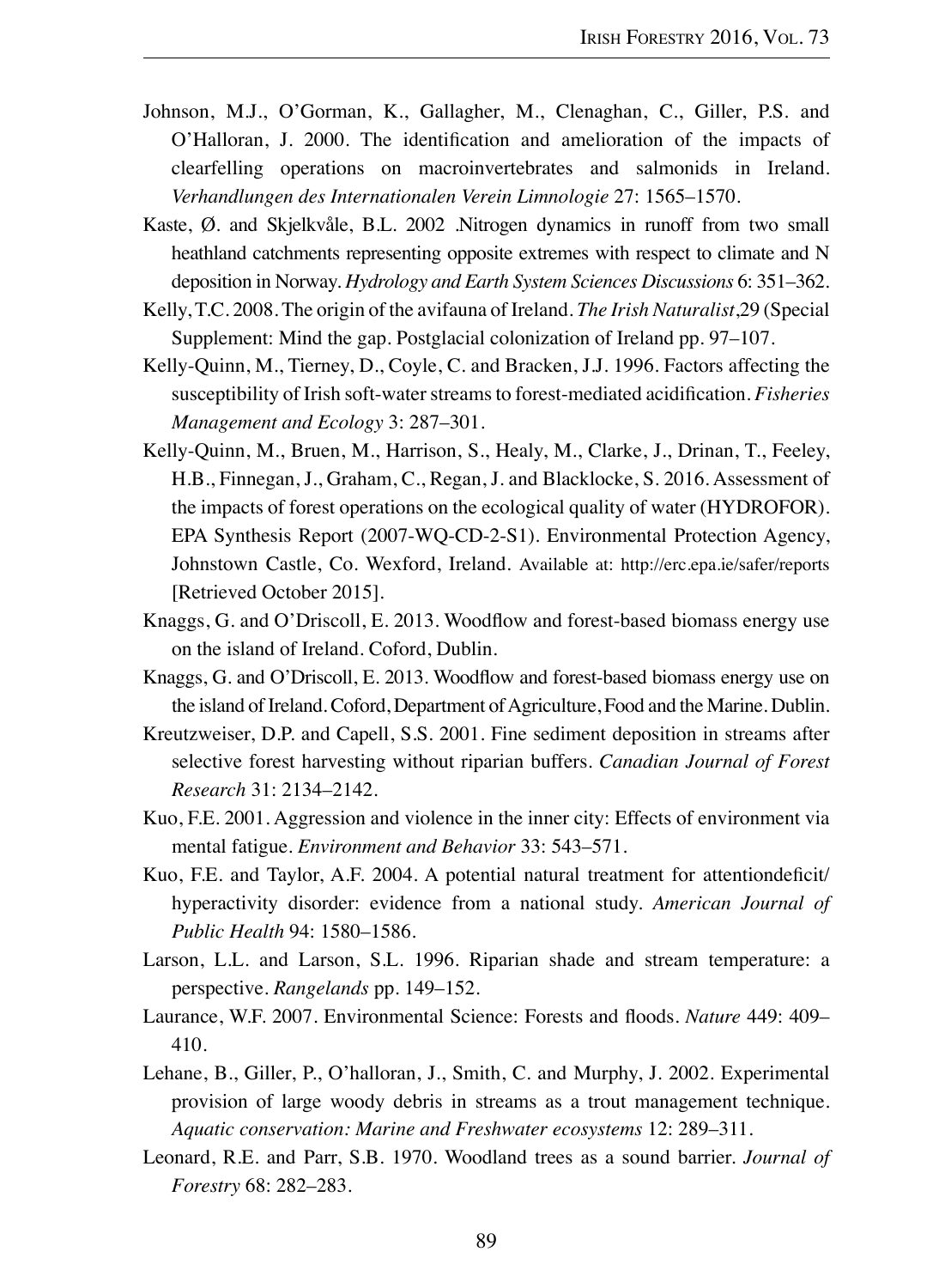- Lewandowski, J., Putschew, A., Schwesig, D., Neumann, C. and Radke, M. 2011. Fate of organic micropollutants in the hyporheic zone of a eutrophic lowland stream: Results of a preliminary field study. *Science of the Total Environment* 409: 1824–1835.
- Lowrance, R., Altier, L.S., Newbold, J.D., Schnabel, R.R., Groffman, P.M., Denver, J.M.*,* Correll, D., Gilliam, J.W., Robinson, J.L., Brinsfield, R.B., Staver, K.W., Lucas, W. and Todd, A.H. 1997. Water quality functions of riparian forest buffers in Chesapeake Bay watersheds. *Environmental Management* 21: 687–712.
- Machava, J., McCabe, O., O'Dea, P., Cabral, R. and Farrell, E. 2007. Forestry Operations and Eutrophication – Penrich. *Environmental Research Technological Development and Innovation (ERTDI) Programme 2000–2006 No.78*. Environmental Protection Agency.
- Madej, M.A. 2001. Erosion and sediment delivery following removal of forest roads. *Earth Surface Processes and Landforms* 26: 175–190.
- Madsen, J., Chambers, P., James, W., Koch, E. and Westlake, D. 2001. The interaction between water movement, sediment dynamics and submersed macrophytes. *Hydrobiologia* 444: 71–84.
- McConigley, C., Lally, H., O'Callaghan, M., O'Dea, P., Little, D., Kelly-Quinn, M. 2015. The vegetation communities of unmanaged aquatic buffer zones within conifer plantations in Ireland. *Forest Ecology and Management* 353: 59–66.
- McCormick, S.D., Keyes, A., Nislow, K.H. and Monette, M.Y. 2009. Impacts of episodic acidification on in-stream survival and physiological impairment of Atlantic salmon (Salmo salar) smolts. *Canadian Journal of Fisheries and Aquatic Sciences* 66: 394–403.
- McGarrigle, M., Lucey, J. and Ó Cinnéide , M. 2010. Water Quality in Ireland 2007– 2009. Environmental Protection Agency, Ireland.
- McGettigan, M., Duffy, P., Hyde, B., Hanley, E., O'Brien, P. 2009. Ireland National Inventory Report 2009 Greenhouse Gas Emissions 1990–2007: Reported to the United Nations Framework Convention on Climate Change. Environmental Protection Agency, Johnstown Castle Estate, Wexford, Ireland.
- McKinsey. 2007. Climate change: Everyone's business—options for greenhouse gas reduction in the UK.
- McKinsey. 2007. Costs and potentials of greenhouse gas abatement in Germany, *BDI initiative – Business for Climate*.
- MEA. 2005. *Ecosystems and Human Well Being: Synthesis Report*. Millennium Ecosystem Assessment Washington, USA.
- Merz, B., Kreibich, H., Schwarze, R. and Thieken, A. 2010. Review article" Assessment of economic flood damage". *Natural Hazards and Earth System Science* 10: 1697–1724.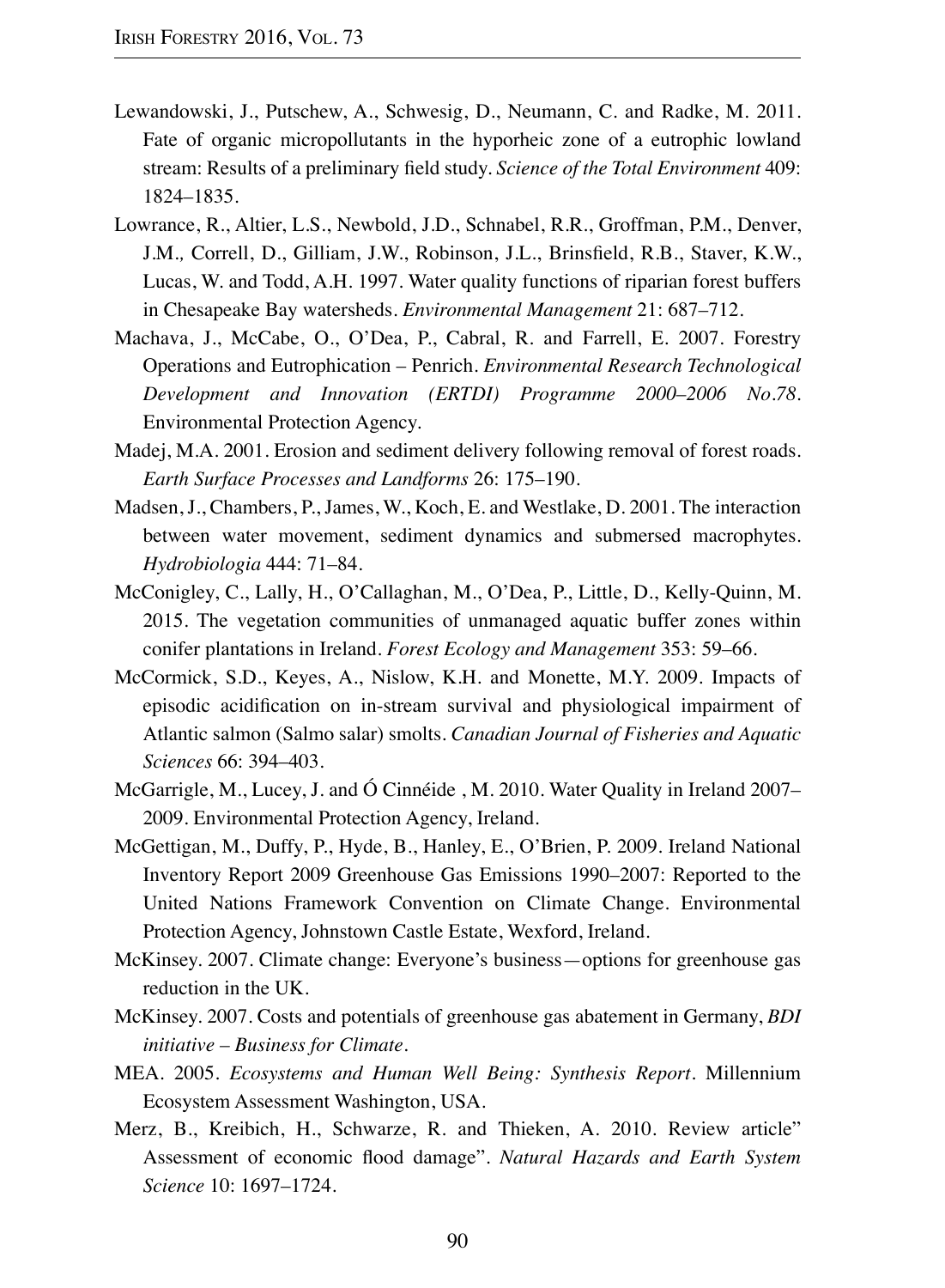- Mill, G.A., Van Rensburg, T.M., Hynes, S. and Dooley, C. 2007. Preferences for multiple use forest management in Ireland: Citizen and consumer perspectives. *Ecological economics* 60: 642–653.
- Millar, C.I., Stephenson, N.L. and Stephens, S.L. 2007. Climate change and forests of the future: managing in the face of uncertainty. *Ecological Applications* 17: 2145–2151.
- Moffat, A. 1988. Forestry and soil erosion in Britain–a review. *Soil Use and Management* 4: 41–44.
- Montgomery, D.R. 2007. Soil erosion and agricultural sustainability. *Proceedings of the National Academy of Sciences.* 104: 13268–13272.
- Moorkens, E.A. 2010. Addressing the conservation and rehabilitation of Margaritifera margaritifera (L.) populations in the Republic of Ireland within the framework of the Habitats and Species Directive. *Journal of Conchology* 40 P. 339.
- Motherway, B. and Walker, N. 2009. Ireland's Low-Carbon Opportunity: An analysis of the costs and benefits of reducing greenhouse gas emissions. Sustainable Energy Ireland.
- Mulholland, P.J., Elwood, J., Palumbo, A. and Stevenson, R. 1986. Effect of stream acidification on periphyton composition, chlorophyll, and productivity. *Canadian Journal of Fisheries and Aquatic Sciences* 43: 1846–1858.
- NESC. 2012. Towards a New National Climate Policy: Interim Report of the NESC Secretariat. National Economic and Social Council.
- Ní Dhubháin, Á., Bullock, C., Molooney, R. and Upton, V. 2012. An Economic Evaluation of the Market and Non-Market Functions of Forestry. Coford (Council for Forest Research and Development). Dublin.
- Ní Dhubháin, Á., Gardiner, J., Davies, J., Hutchinson, W.G., Chilton, S.M., Thompson, K., Psaltopoulos, D. and Anderson, C*.* 1994. The socio-economic impacts of afforestation on rural development: Final Report CAMAR. European Community.
- Nisbet, T.R. and Thomas, H. 2006. *The Role of Woodland in Flood Control: a Landscape Perspective.* Eds. Davies, B. and Thompson, S., pp. 118–125.
- Norton, D., Hynes, S., Doherty, E., Buckley, C., Campbell, D. and Stithou, M. 2012. Benefit Transfer for Irish Water. *STRIVE Programme 2007–2013*. Environmental Protection Agency.
- O'Driscoll, E. 2014. UNECE Forestry and Timber Market Report for Ireland 2013. Department of Agriculture, Food and the Marine. Dublin, P. 55.
- OPW. 2003. Report of the Flood Policy Review Group. Office of Public Works, Dublin.
- Ormerod, S., Rutt, G., Weatherley, N. and Wade, K. 1991. Detecting and managing the influence of forestry on river systems in Wales: results from surveys, experiments and models. *Irish Rivers: Biology and Management. Royal Irish Academy, Dublin* pp. 163–184.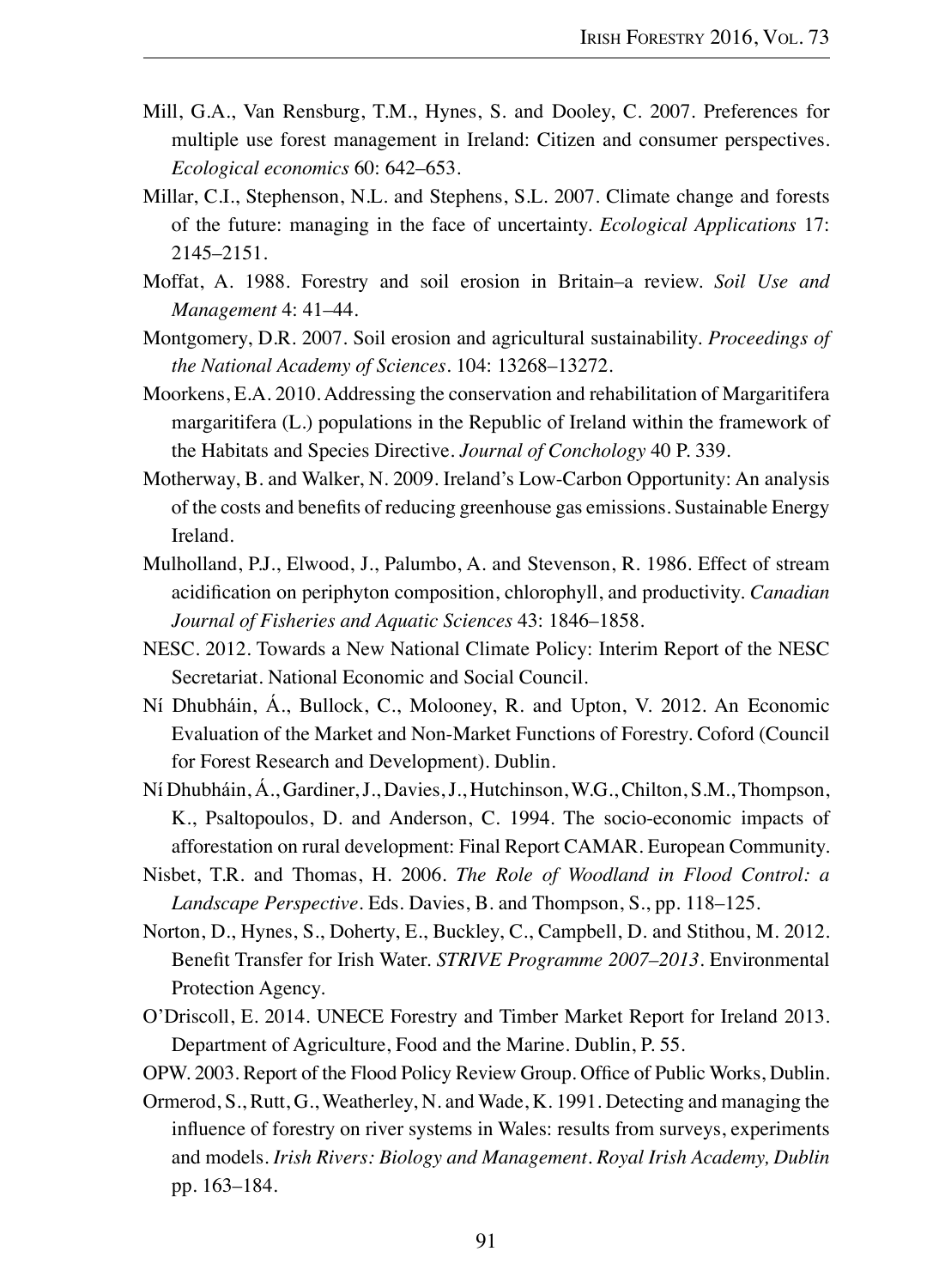- Otto, K., Boos, A., Dalbert, C., Schöps, D. and Hoyer, J. 2006. Posttraumatic symptoms, depression, and anxiety of flood victims: The impact of the belief in a just world. *Personality and Individual Differences* 40: 1075–1084.
- Ottosson, J. and Grahn, P. 2005. A comparison of leisure time spent in a garden with leisure time spent indoors: on measures of restoration in residents in geriatric care. *Landscape Research* 30: 23–55.
- Pearce, D. 2003. The social cost of carbon and its policy implications. *Oxford Review of Economic Policy* 19: 362–384.
- Perrin, P.M. and Daly, O.H. 2010. A provisional inventory of ancient and longestablished woodland in Ireland *No. Irish Wildlife Manuals Series*. BEC Consultants for Environment, Heritage and Local Government.
- Perrings, C., Naeem, S., Ahrestani, F., Bunker, D.E., Burkill, P., Canziani, G., Elmqvist, T., Ferrati, R., Fuhrman, J., Jaksic, F., Kawabata, Z., Kinzig, A., Mace, G.M., Milano, F., Mooney, H., Prieur-Richard, A-H., Tschirhart, J. and Weisser, W*.* 2010. Ecosystem services for 2020. *Science* 330: 323–324.
- Perry, C.D., Vellidis, G., Lowrance, R. and Thomas, D.L. 1999. Watershed-scale water quality impacts of riparian forest management. *Journal of Water Resources Planning and Management* 125: 117–125.
- Phillips, H. 2011. *All-Ireland Roundwood Production Forecast 2011–2028*. COFORD, Department of Agriculture, Fisheries and Food. Dublin.
- Poole, G.C. and Berman, C.H. 2001. An ecological perspective on in-stream temperature: Natural heat dynamics and mechanisms of human-caused thermal degradation. *Environmental Management* 27: 787–802.
- Posthumus, H., Morris, J., Hess, T., Neville, D., Phillips, E. and Baylis, A. 2009. Impacts of the summer 2007 floods on agriculture in England. *Journal of Flood Risk Management* 2: 182–189.
- Potschin, M. and Haines-Young, R. 2011. Ecosystem Services: Exploring a Geographical Perspective. *Progress in Physical Geography* 35: 575–594.
- Powe, N.A. and Willis, K.G. 2002. Mortality and morbidity benefits of air pollution absorption by woodland. *Social and Environmental Benefits of Forestry Phase 2*. Forestry Commission. Edinburgh.
- Purser, P., Wilson, F. and Carden, R. 2009. *Deer and Forestry in Ireland: A Review of Current Status and Management Requirements*. Woodlands of Ireland.
- Quinn, J.M. and Stroud, M.J. 2002. Water quality and sediment and nutrient export from New Zealand hill-land catchments of contrasting land use. *New Zealand Journal of Marine and Freshwater Research* 36: 409–429.
- Renou-Wilson, F. and Byrne, K.A. 2015. Irish peatland forests: lessons from the past and pathways to a sustainable future. In *Restoration of Boreal and Temperate Forests.* Eds. Stanturf, J.A and Madsen, P., 2nd ed., CRC Press pp. 321–335.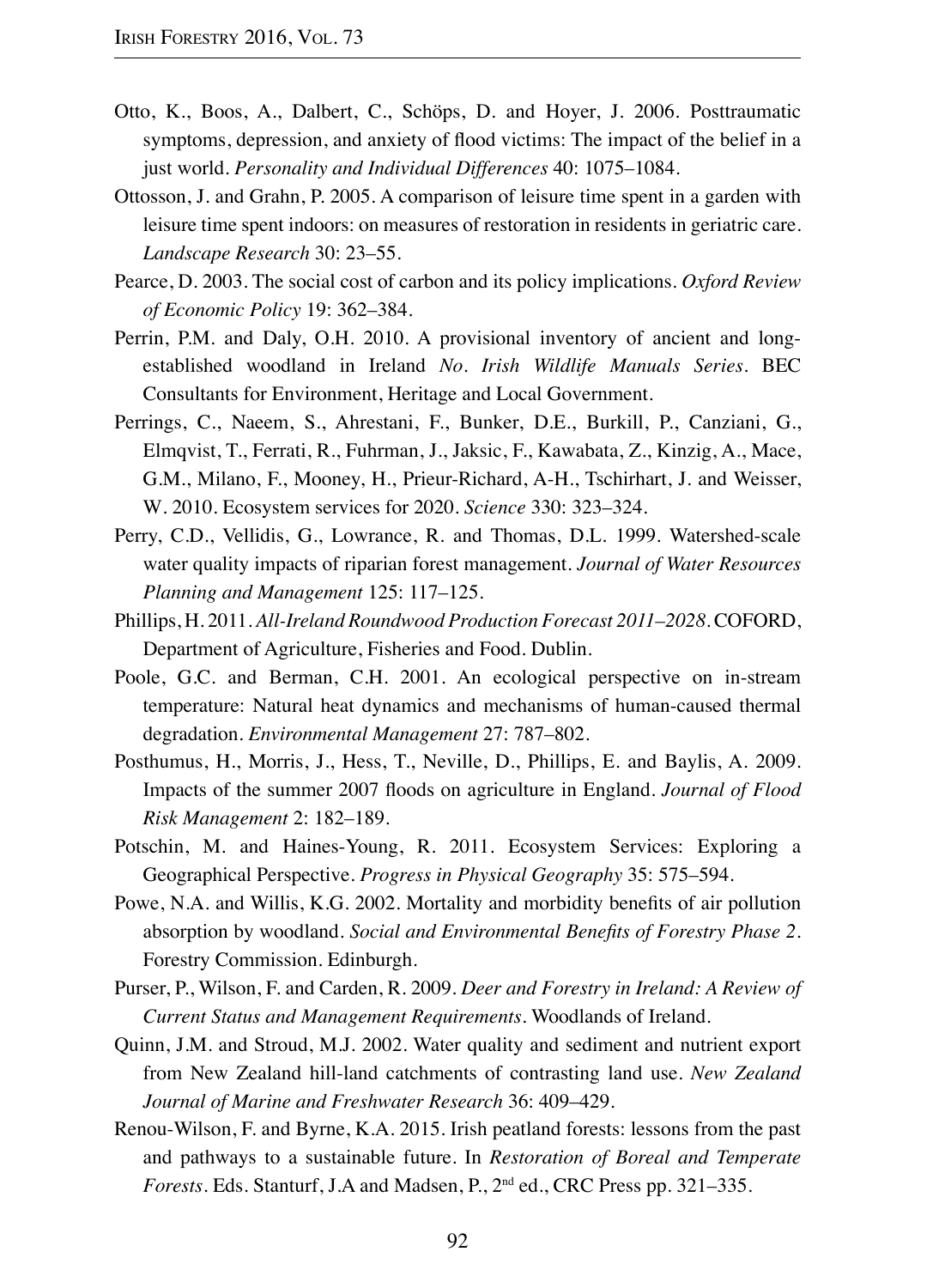- Renou-Wilson, F., Keane, M., McNally, G., O'Sullivan, J. and Farrell, E.P. 2008. Developing a forest resource on industrial cutaway peatland. *The BOGFOR Programme*. COFORD. Dublin.
- Reubens, B., Poesen, J., Danjon, F., Geudens, G. and Muys, B. 2007. The role of fine and coarse roots in shallow slope stability and soil erosion control with a focus on root system architecture: a review. *Trees* 21: 385–402.
- Reynolds, C. and Davies, P. 2001. Sources and bioavailability of phosphorus fractions in freshwaters: a British perspective. *Biological reviews* 76: 27–64.
- Richardson, J.S., Shaughnessy, C.R. and Harrison, P.G. 2004. Litter breakdown and invertebrate association with three types of leaves in a temperate rainforest stream. *Archiv für Hydrobiologie* 159: 309–325.
- Rimmer, D., Saunders, R. and Paim, U. 1985. Effects of temperature and season on the position holding performance of juvenile Atlantic salmon (Salmo salar). *Canadian Journal of Zoology* 63: 92–96.
- Robinson, M., Cognard-Plancq, A.L., Cosandey, C., Durand, D.P., Führer, D.H., Hall, R., Hendriques, M.O., Marc, V., McCarthy, R., McDonnell, M., Martin, C., Nisbet, T., O'Dea, P., Rodgers, M., and Zollner, A. 2003. Studies of the impact of forests on peak flows and baseflows: a European perspective. *Forest Ecology and Management* 186: 85–97.
- Rodgers, M., O'Connor, M., Muller, M. and Xiao, L. 2012. Suspended solid yield from forest harvesting on upland blanket peat. *COFORD Connects*. COFORD Dublin.
- Ryan, D.K. and Kelly-Quinn, M. 2015. Effects of riparian canopy cover on salmonid diet and prey selectivity in low nutrient streams. *Journal of Fish Biology* 86: 16–31.
- Ryder, E., de Eyto, E., Dillane, M., Poole, R. and Jennings, E. 2014. Identifying the role of environmental drivers in organic carbon export from a forested peat catchment. *Science of the Total Environment* 490: 28–36.
- Scarpa, R., Chilton, S.M., Hutchinson, W.G. and Boungiorno, J. 2000. Valuing the recreational benefits from the creation of nature reserves in Irish forests. *Ecological Economics* 33: 13.
- Silgram, M., Anthony, S., Fawcett, L. and Stromqvist, J. 2008. Evaluating catchmentscale models for diffuse pollution policy support: some results from the EUROHARP project. *Environmental Science and Policy* 11: 153–162.
- Smith, G.F., Gittings, T., Wilson, M.W., Oxbrough, A., Iremonger, S., O'Donoghue, S., McKee, A.M., O'Halloran, J., Kelly, D.L., Pithon, J., O'Sullivan, A., Neville, P., Mitchell, F.J.G., Giller, P., O'Donnell, V. and Kelly, T. 2006. Biodiversity assessment of afforestation sites. *BIOFOREST Project Final Report*.
- Stithou, M., Hynes, S., Hanley, N. and Campbell, D. 2011. Estimating the value of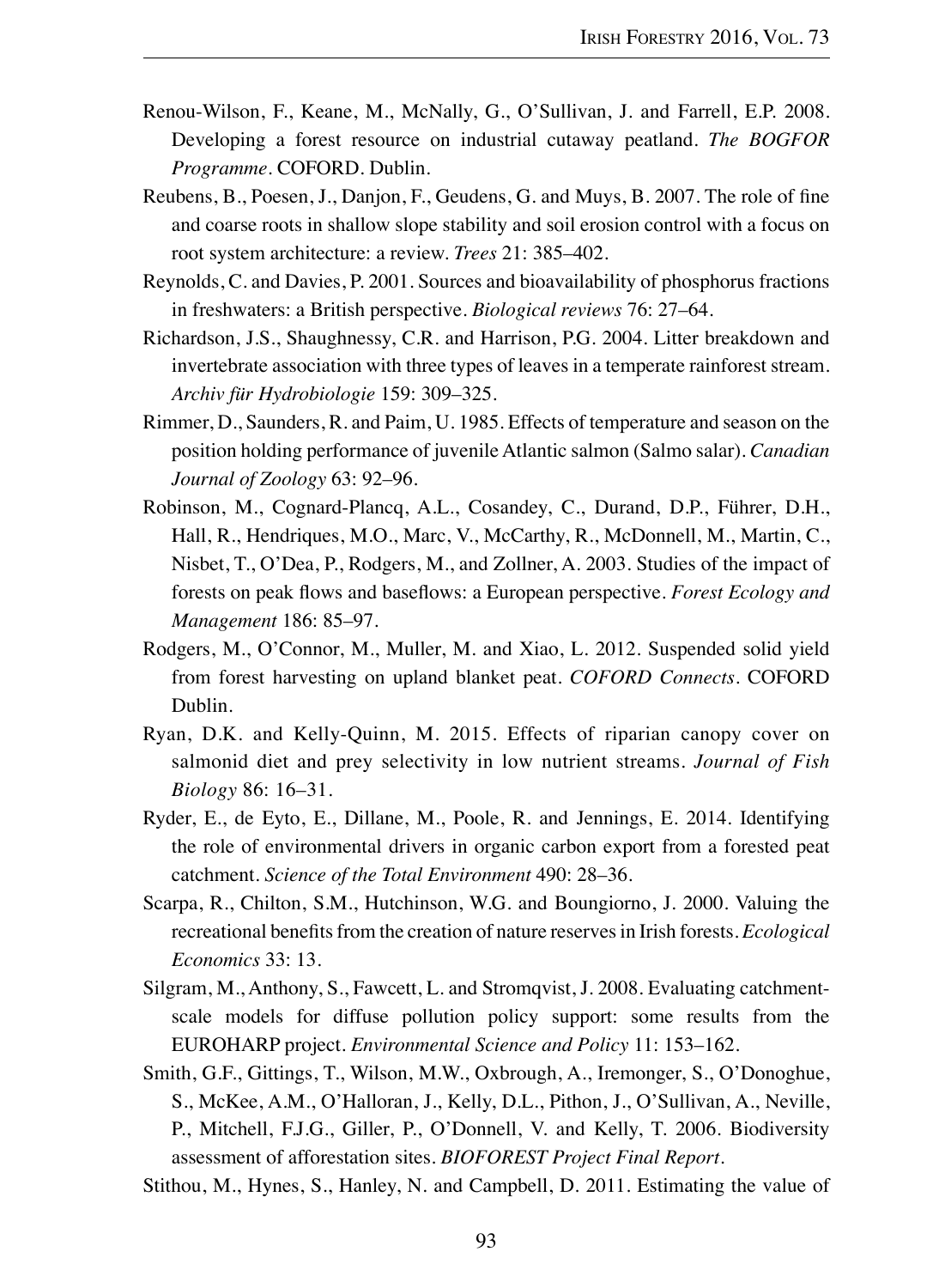achieving "good ecological status" under the Water Framework Directive in the Boyne River catchment: a mixed multinomial logit approach. *SEMRU Working Paper Series No. 11*. Department of Economics, National University of Ireland Galway.

- Sturt, M.M., Jansen, M.A.K. and Harrison, S.S.C. 2013. Invertebrate grazing and riparian shade as controllers of nuisance algae in a eutrophic river. *Freshwater Biology* 56: 2580–2593.
- Sunderland, T. 2012. Microeconomic evidence for the benefits of investment in the environment – review. *Research Report*. Natural England.
- Sweeney, O.F.M., Wilson, M.W., Irwin, S., Kelly, T.C. and O'Halloran, J. 2010. Are bird density, species richness and community structure similar between native woodlands and non-native plantations in an area with a generalist bird fauna? *Biodiversity and Conservation* 19: 2329–2342.
- Teklehaimanot, Z. and Jarvis, P.G. 1991. Direct measurement of evaporation of intercepted water from forest canopies. *Journal of Applied Ecology* 28: 603–618.
- Termansen, M., McClean, C.J. and Søndergaard Jensen, F. 2013. Modelling and mapping spatial heterogeneity in forest recreation services. *Ecological Economics* 92: 48–57.
- Thimonier, A., Dupouey, J., Bost, F. and Becker, M. 1994. Simultaneous eutrophication and acidification of a forest ecosystem in North-East France. *New Phytologist* 126: 533–539.
- Thomas, H. and Nisbet, T. 2007. An assessment of the impact of floodplain woodland on flood flows. *Water and Environment Journal* 21: 114–126.
- Tobin, B., Black, K.G., Nieuwenhuis, M. and Gardiner, J. 2006. Biomass expansion factors and forest biomass C stares. In *Carbon Sequestration And Irish Forest Ecosystems.* Eds. Black, K.G. and Farrell, E.P., COFORD (National Council for Forest Research and Development), Dublin.
- Tol, R.S.J. 2005. Adaptation and mitigation: trade-offs in substance and methods. *Environmental Science and Policy* 8: 572–578.
- Townsend, M. 2006. Feel blue? Touch green! Participation in forest/woodland management as a treatment for depression. *Urban Forestry and Urban Greening* 5: 111–120.
- Ulrich, R.S. 1981. Natural versus urban scenes: Some psychological effects. *Environment and Behavior* 13: 523–556.
- Ulrich, R.S. 1983. Aesthetic and effective response to natural environment. In *Behavior and the Natural Environment.* Eds*.* Altman, I and Wohlwill, J.F., Pienum Press, New York, pp. 85–125.
- UNECE/FAO. 2010. The European Forest Sector Outlook Study II 2010–2030. Geneva.